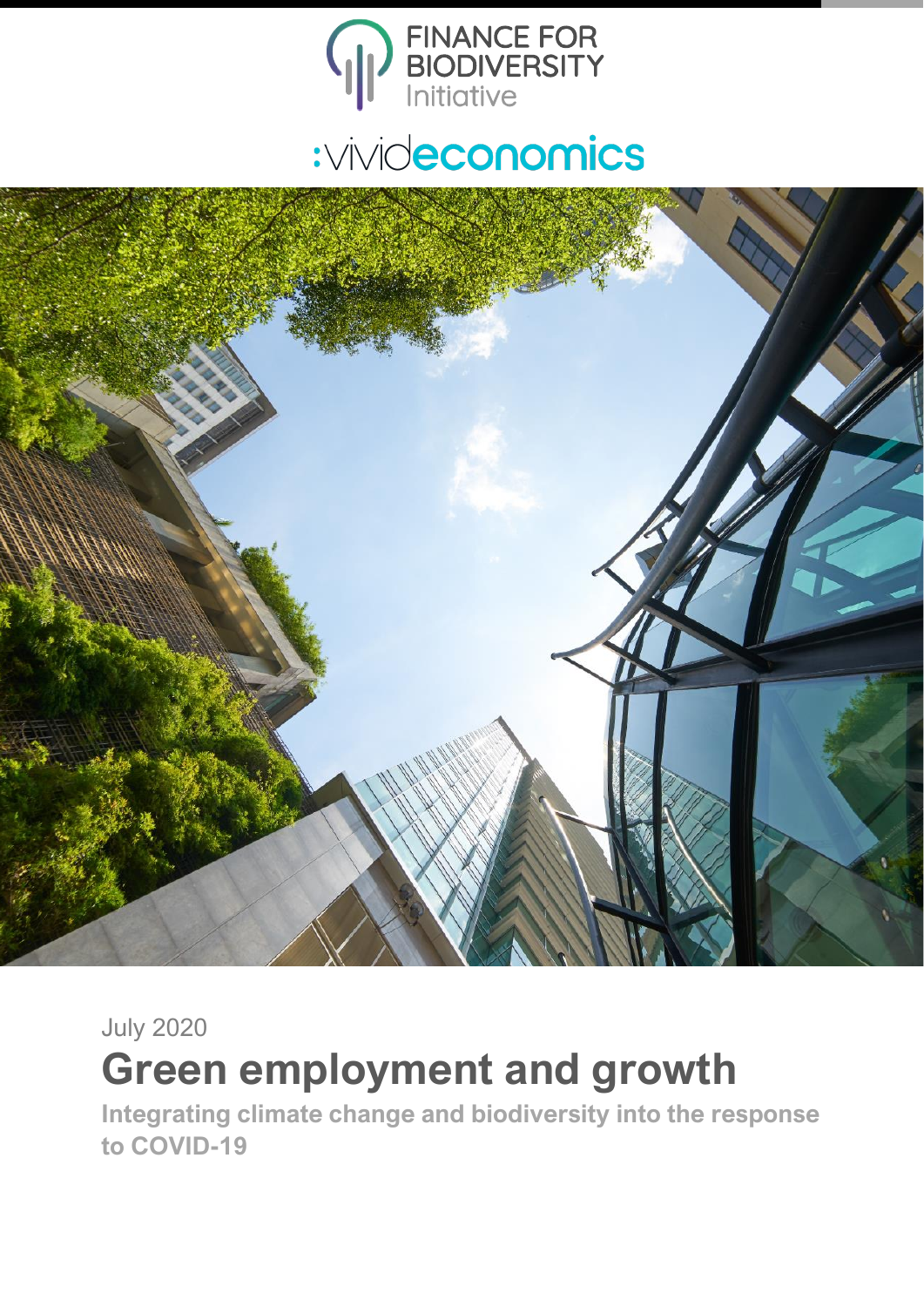

## July 2020 **Green employment and growth:**

**Integrating climate change and biodiversity into the response to COVID-19**

This note is part of a series looking at *climate change and biodiversity considerations in economic responses to COVID-19*. Other notes look at scoring economic stimulus packages via a green stimulus index, corporate bailouts with green strings attached and international assistance. *This note may be updated as circumstances develop.* This work was undertaken by Vivid Economics as part of the Finance for Biodiversity Initiative (F4B) and funded by the MAVA Foundation.

*Spokesperson for Vivid Economics is Mateo Salazar Contact email[: mateo.salazar@vivideconomics.com](mailto:mateo.salazar@vivideconomics.com) Website[: www.vivideconomics.com](http://www.vivideconomics.com/)*

### **Executive Summary**

**Investing in nature offers an excellent opportunity vis-à-vis COVID stimulus objectives, quickly creating jobs under social-distance conditions, while providing long-term benefits toward the transformational growth countries have committed to.** Global under-employment generated by the COVID-19 pandemic is a historic opportunity for governments to accelerate the green transition and stimulate the economy through green stimulus programmes. Interventions in environmentally relevant sectors can protect and restore nature, provide income immediately to unemployed workers, deliver under social distancing guidelines and stimulate economic growth in emerging sectors. Green labour opportunities are currently available and successful implementation in some countries can be expanded at a time when the market is experiencing flux.

**This note focuses on three examples of investments in natural capital in:**

- **1. Rural settings:** investments in the restoration and/or enhancement of ecosystems (e.g. afforestation in degraded land).
- **2. Urban and peri-urban settings:** public investments in urban green spaces, like parks and green corridors**.**
- **3. Corporate support (or 'bailouts') with nature-friendly strings attached:** public support conditional on achieving either net neutral or net positive practices with regard to habitats and biodiversity

**These opportunities can be deployed quickly across many countries.** There are examples of successful implementation in response to COVID-19 around the world that can guide efforts in countries with less experience. Furthermore, there is evidence that COVID-19 has increased the appetite of citizens for nature-friendly public policies.

**Opportunities in natural capital investment are well matched to current sectors and skills suffering from significant underutilisation, while creating a significant number of additional jobs.** Global labour underutilisation has increased more than 10% since the COVID-19 lockdowns started and is projected to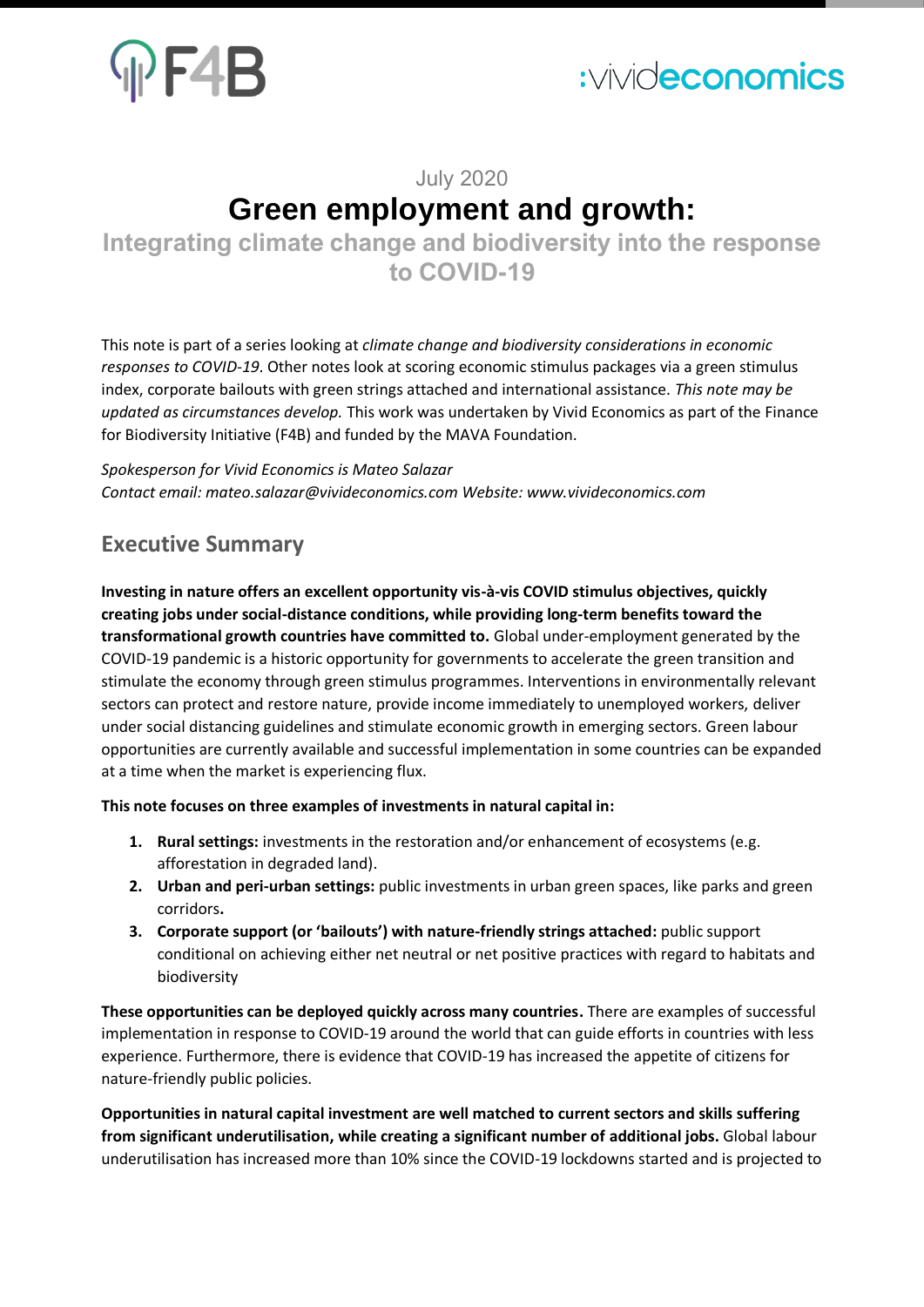continue growing until Q3 of 2021. The depth of the crisis will permanently impact labour opportunities in hard-hit sectors, including retail, hospitality and travel, food and dining, and other transport.

**Importantly, these investments are implementable under social distancing, and offer an opportunity to move away from unsustainable wage support.** Current spending to supplement workers' wages is unsustainable. Governments are targeting spending on paycheck protection programmes to safeguard family incomes and restore aggregate demand. These measures can be classified as rescue measure because they are temporary measures. As lockdowns begin to ease, governments are faced with the challenge of taking jobs off life support, and investing in recovery measures that ensure long-term sustainability. The investments in nature proposed here help fulfil future climate and biodiversity commitments (reducing future spending requirements) and enhance the productivity of natural capital (boosting longer term growth).

### **COVID-19 triggered a global wave of labour underutilisation**

**Before the pandemic, 50% of the workforce were employed in sectors now at risk of severe economic output decline from COVID-19 and were coincidentally vulnerable populations.** ILO estimates 1.6 billion people work in sectors that have been highly impacted by the crisis such as retail, manufacturing, real estate and accommodation.<sup>1</sup> High risk sectors have wages below cross-sectoral averages, meaning that layoffs will have a particularly acute effect on purchasing power among lower income households.

|                                                        | Crisis impact <sup>2</sup>   | <b>Baseline employment situation</b> |                                  |                                      |  |  |
|--------------------------------------------------------|------------------------------|--------------------------------------|----------------------------------|--------------------------------------|--|--|
|                                                        | Impact on<br>economic output | Level of<br>employment<br>(million)  | Share of global<br>workforce (%) | Wage ratio (avg<br>sector/total avg) |  |  |
| <b>Education</b>                                       | Low                          | 177                                  | 5%                               | 1,23                                 |  |  |
| Human health and<br>social work                        | Low                          | 136                                  | 4%                               | 1,14                                 |  |  |
| <b>Public admin and</b><br>defence<br><b>Utilities</b> | Low                          | 144                                  | 4%                               | 1,35                                 |  |  |
|                                                        | Low                          | 27                                   | 1%                               | 1,07                                 |  |  |
| <b>Agriculture, forestry</b><br>and fishing            | Low-Med                      | 880                                  | 26%                              | 0,72                                 |  |  |
| <b>Construction</b>                                    | Medium                       | 257                                  | 8%                               | 1,03                                 |  |  |
| <b>Finance and</b><br>insurance                        | Medium                       | 52                                   | 2%                               | 1,72                                 |  |  |
| <b>Mining and</b><br>quarrying                         | Medium                       | 22                                   | 1%                               | 1,46                                 |  |  |

### **Table 1: Economic impact on hardest hit sectors**

<sup>2</sup> The level of impact on each economic sector resulting from the COVID-19 crisis is estimated by ILO (2020) Monitor. Real time financial and workforce data is used to estimate the severity of the risk of economic output decline on each high-risk sector given the changes required for combating the pandemic.

<sup>&</sup>lt;sup>1</sup> ILO Monitor (2020[\) https://www.ilo.org/wcmsp5/groups/public/---dgreports/---dcomm/documents/briefingnote/wcms\\_743146.pdf](https://www.ilo.org/wcmsp5/groups/public/---dgreports/---dcomm/documents/briefingnote/wcms_743146.pdf)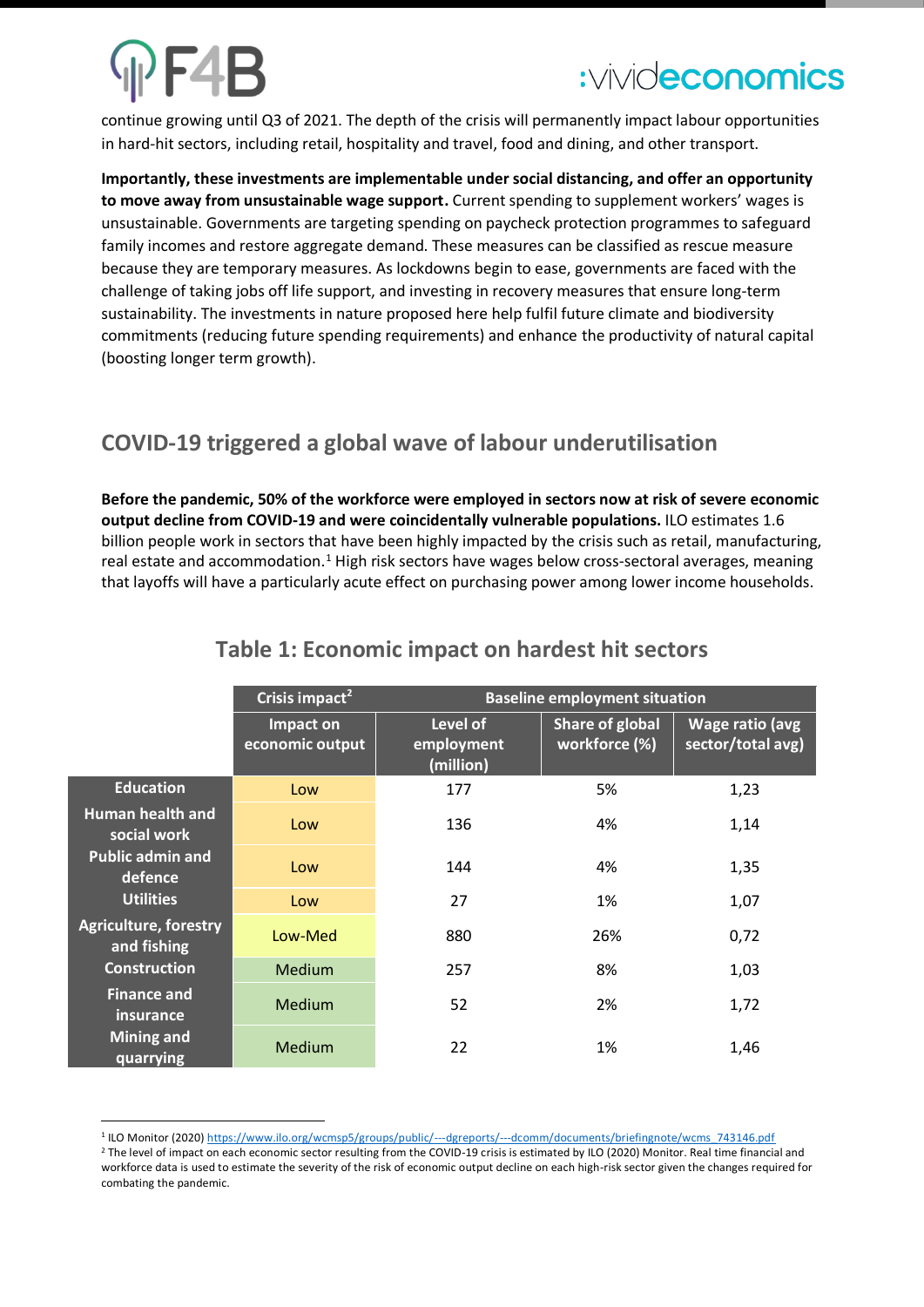| <b>Art and</b><br>entertainment  | Med-High    | 180 | 5%  | 0,69 |
|----------------------------------|-------------|-----|-----|------|
| Transport, storage<br>and comms  | Med-High    | 204 | 6%  | 1,19 |
| <b>Accommodation and</b><br>food | <b>High</b> | 144 | 4%  | 0,71 |
| Real estate                      | <b>High</b> | 157 | 5%  | 0,97 |
| <b>Manufacturing</b>             | <b>High</b> | 463 | 14% | 0,95 |
| <b>Retail</b>                    | <b>High</b> | 482 | 14% | 0,86 |

Note: The wage ratio is a measure of wage dispersion. Here we measure the ratio of wages between the average worker in each sector against the average worker salary across all hard-hit sectors. A ratio below 1 indicates the average worker in that sector earns less that the overall average worker.

Source: [ILO \(2020\),](https://www.ilo.org/wcmsp5/groups/public/---dgreports/---dcomm/documents/briefingnote/wcms_743146.pdf) adapted by Vivid Economics

**Many sectors will be operating under capacity for at least the next 12-18 months, leaving many**  workers unemployed or underemployed.<sup>3</sup> Working hours have decreased on average by 13.5% since quarantine measures were implemented globally (see Figure 1). The numbers are particularly large for middle- and high-income countries, especially because they were the hardest hit at the beginning of the pandemic. Aggregate demand is expected to decrease in 2020 and 2021, with a decline in traded goods and services of 11% by the end of 2020.<sup>4</sup> Evidence from the Great Financial Crisis (GFC) suggests that many workers who are now temporarily unemployed or furloughed will become fully unemployed in the future.<sup>5</sup> Unemployment is expected to rise when furlough schemes like the ones currently operating UK and other European countries have ended.<sup>6</sup> In the US, the Federal Reserve Bank predicts unemployment to remain over 9% in 2020 and remain at about 5.5% through 2022.<sup>7</sup>

<sup>3</sup> OECD Economic Outlook (2020).<http://www.oecd.org/economic-outlook/june-2020/>

<sup>4</sup> World Economic Outlook (2020)[. https://www.imf.org/~/media/Files/Publications/WEO/2020/April/English/text.ashx](https://www.imf.org/~/media/Files/Publications/WEO/2020/April/English/text.ashx)

<sup>5</sup> Bachmann, et al. (2015). *Labour market dynamics and worker heterogeneity during the Great Recession – Evidence from Europe.* IZA Journal of European Labour[. https://link.springer.com/content/pdf/10.1186/s40174-015-0043-0.pdf](https://link.springer.com/content/pdf/10.1186/s40174-015-0043-0.pdf)

<sup>6</sup> Financial Times (2020)[. https://www.ft.com/content/b26beabf-fd2f-4712-8f0a-633df335672b](https://www.ft.com/content/b26beabf-fd2f-4712-8f0a-633df335672b)

<sup>7</sup> NYTimes (2020)[. https://www.nytimes.com/2020/06/10/business/economy/federal-reserve-economy-coronavirus.html](https://www.nytimes.com/2020/06/10/business/economy/federal-reserve-economy-coronavirus.html)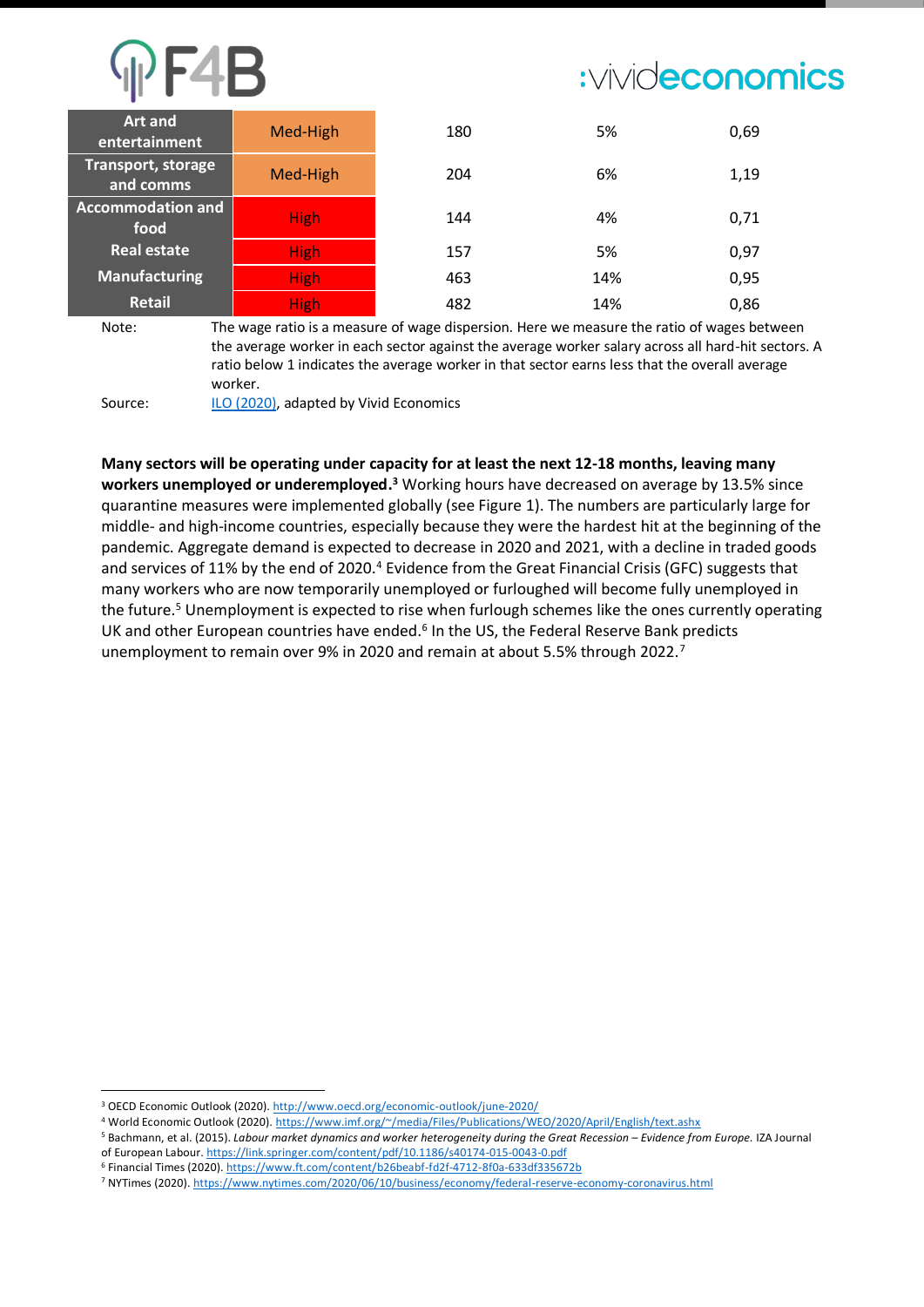

**Figure 1: Q2 decline in working hours estimated by country-level income**



### specific baseline scenario for the state of labour. The labour market scenario is defined in real time. Source: [ILO \(2020\)](https://www.ilo.org/wcmsp5/groups/public/---dgreports/---dcomm/documents/briefingnote/wcms_749399.pdf)

**Nature-related employment opportunities are well-suited to absorb workers for large at-risk sectors like retail, accommodation and food, and entertainment**. Highly impacted sectors report low wage ratios.<sup>8</sup> Because the workforce in these sectors is mostly composed of young people with low (but flexible) specialisation levels, transitioning these workers to jobs related to nature-based solutions (i.e. in the agriculture, forestry and fisheries sectors) is possible at a low cost and in avoidance of future labour market friction. During a recession, job opportunities normally shift towards lower skilled jobs; but with social distancing guidelines, less low skill work in retail and services is available, making sectoral change likely for workers who are historically mobile during recessions.<sup>9</sup> Cross sectoral flows of labour are more likely where skill requirements are similar. As a rough indicator, sectors with similar wage ratios – an indication of the level of specialisation required – will be more amenable to labour flows between them.

### **Governments' response to rescue and recover the economy**

**Governments have spent more than \$1.95 trillion USD on paycheck protection programmes that have protected family incomes, but as lockdowns start to ease, innovative recovery measures will need to be implemented.** Figure 2 shows the United States and Japan have the highest net amount of fiscal stimulus towards paycheck protection, while Brazil (55%) and then Canada (41%) have the largest share of total fiscal spending directed towards payment protection. These figures are considerably higher with respect to the employee protection measures deployed during the GFC given both the cause of the current economic slowdown and the tools available. During the GFC, developed economies spent an average of 10% of their stimulus funding on labour market measures.<sup>10</sup>

<sup>8</sup> Wage ratios are defined as the average wage of a worker in one sector relative to the average wage of workers across all sectors

<sup>9</sup> Kallerberg & von Watcher (2017)[. https://www.rsfjournal.org/content/rsfjss/3/3/1.full.pdf](https://www.rsfjournal.org/content/rsfjss/3/3/1.full.pdf)

<sup>&</sup>lt;sup>10</sup> Topal, P. (2014)[. https://papers.ssrn.com/sol3/papers.cfm?abstract\\_id=2531454](https://papers.ssrn.com/sol3/papers.cfm?abstract_id=2531454)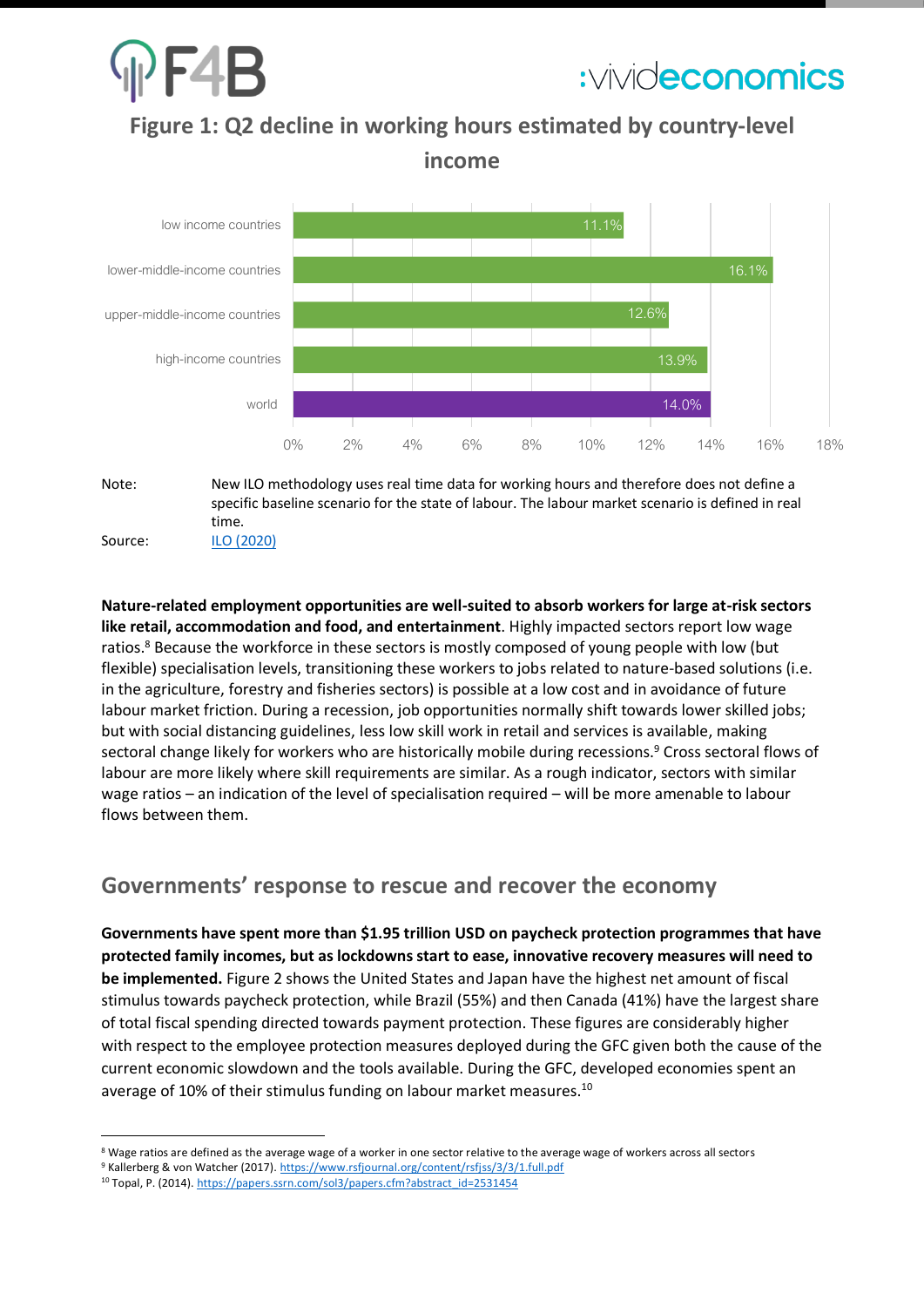

## **Figure 2: Paycheck protection programmes as a portion of fiscal stimulus are higher due to labour disruptions unique to the current**

**crisis**



compensate for lost income or employers to replace or support payroll. The 10% line indicates the average spending on paycheck protection by developed countries during the GFC, while Vivid Economics estimates 19% of fiscal spending the average amount of stimulus towards paycheck protection or unemployment programmes.

Source: IMF Policy Tracker and other sources; updated July 7, 2020.

**Paycheck protection programmes are classified as any stimulus measure which either retains or generates new employment opportunities, thereby securing income to workers during a recession.<sup>11</sup>** Schemes include direct coverage of lost wages through government transfers or indirect coverage through lending to businesses conditional on employee retention; short-term work schemes which share the cost of retaining employees at reduced hours between governments and businesses; and unemployment payments or basic income support. Schemes which also generate new employment opportunities include public procurement, particularly in the energy sector, mobilising private sector investment through targeted business stimulus; and government work programmes providing direct employment opportunities funded by the government.

**Direct transfers have a lower fiscal multiplier than direct government spending during economic recessions, and unemployment coverage only stimulates spending in the short run unlike secured** 

<sup>11</sup>Towards a Global Green Recovery (2009)[. https://www.pik-potsdam.de/members/edenh/publications-1/global-green-recovery\\_pik\\_lse](https://www.pik-potsdam.de/members/edenh/publications-1/global-green-recovery_pik_lse)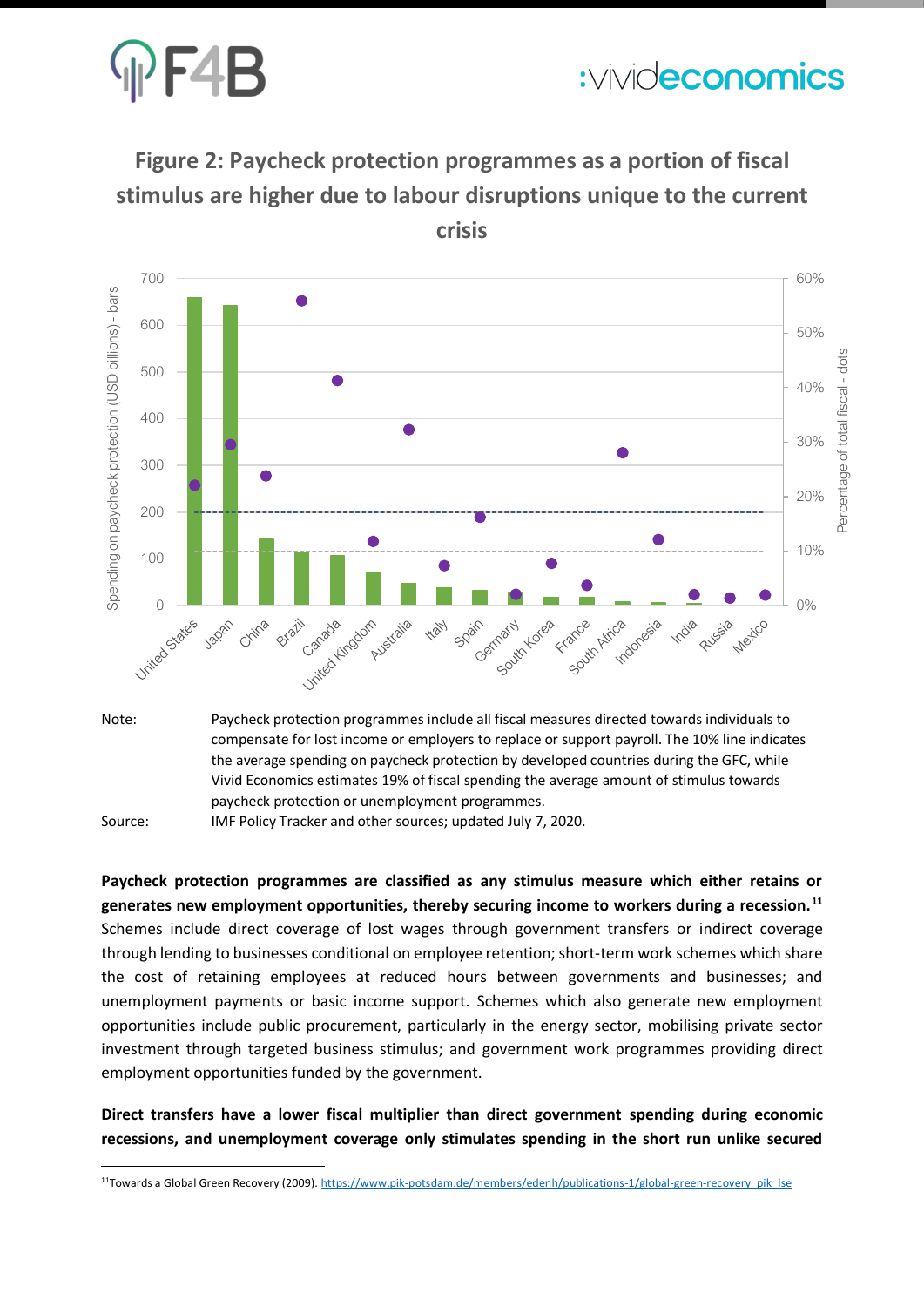**income which improves aggregate demand. <sup>12</sup>** Payment protection programmes keep the labour market on life support but do not provide new jobs, becoming fiscally unsustainable if continued in the long run. Given current historic rates of unemployment and the anticipated depth of this economic crisis, paycheck protection programmes that only retain labour opportunities and do not generate new ones will be insufficient in creating novel recovery spending. $^{13}$ 

**We propose a framework against which to assess stimulus measures ensuring they provide large and immediate employment opportunities, compatible with ongoing social distancing measures, and in line with medium to long run public spending priorities.** This adapts the framework suggested by Stern et al. (2009) to analyse low-carbon fiscal stimulus measures in response to the GFC to the current context.<sup>14</sup> Government spending programmes should have the following five characteristics:

- **Timely:** Recovery measures that put people back to work need to come into play as soon as lockdowns start to ease. Projects which do not require lengthy retraining and skill development should be prioritised. Shovel-ready investments can also leverage lower input costs from the economic slowdown.
- **Transitional:** The stimulus needs to be temporary, with funding provisionally available. However, the timeline for a full recovery is uncertain, exacerbated by the possibility of future lockdowns. It is important governments are able to ease stimulus measures quickly in the case of a sharp recovery to minimise already large debt burdens.<sup>15</sup>
- **Targeted job creation**: Estimating both direct and indirect jobs created by \$1 million USD investment provides a likely range for the number of jobs anticipated as a result of investment. Job quality, longevity, and skill is assessed using evidence from literature and should focus on workers in hardest-hit sectors or workers experiencing wage loss.
- **Long-run transformation**: Given current disruptions to economic activity, the transition away from high-carbon sectors and to low carbon sectors can be advanced to achieve equitable and long-term sustainable growth<sup>16</sup> in line with global climate goals. Whether the government can reduce future fiscal burden (generating new revenue or reducing future costs), what the cost of lending is to the government, and whether the investments shift the sector into a low-carbon investment trajectory are assessed to determine the transformative nature of the investment.
- **Ensure social distancing:** Maintaining social distancing in implementation of these policies is important, given current recommendations and especially if new lockdowns become necessary. Investing in sectors with low probability of disruption is key.

<sup>12</sup>NBER (2010)[. https://www.nber.org/papers/w16759.pdf](https://www.nber.org/papers/w16759.pdf)

<sup>13</sup>NBER (2020)[. https://www.nber.org/papers/w27097.pdf](https://www.nber.org/papers/w27097.pdf)

<sup>&</sup>lt;sup>14</sup>Edenhofer, O. & Stern, N. (2009). Towards a Global Green Recovery: Recommendations for immediate G20 action. [https://www.pik](https://www.pik-potsdam.de/members/edenh/publications-1/global-green-recovery_pik_lse)[potsdam.de/members/edenh/publications-1/global-green-recovery\\_pik\\_lse](https://www.pik-potsdam.de/members/edenh/publications-1/global-green-recovery_pik_lse)

<sup>&</sup>lt;sup>15</sup>Infrastructure investments do not deliver this characteristic. An illustrative example is a bridge, where government cannot cut funding until it is finished.

<sup>16</sup> New Climate Economy (2014)[. https://newclimateeconomy.report/2014/wp-content/uploads/sites/2/2014/08/NCE-Global-Report\\_web.pdf](https://newclimateeconomy.report/2014/wp-content/uploads/sites/2/2014/08/NCE-Global-Report_web.pdf)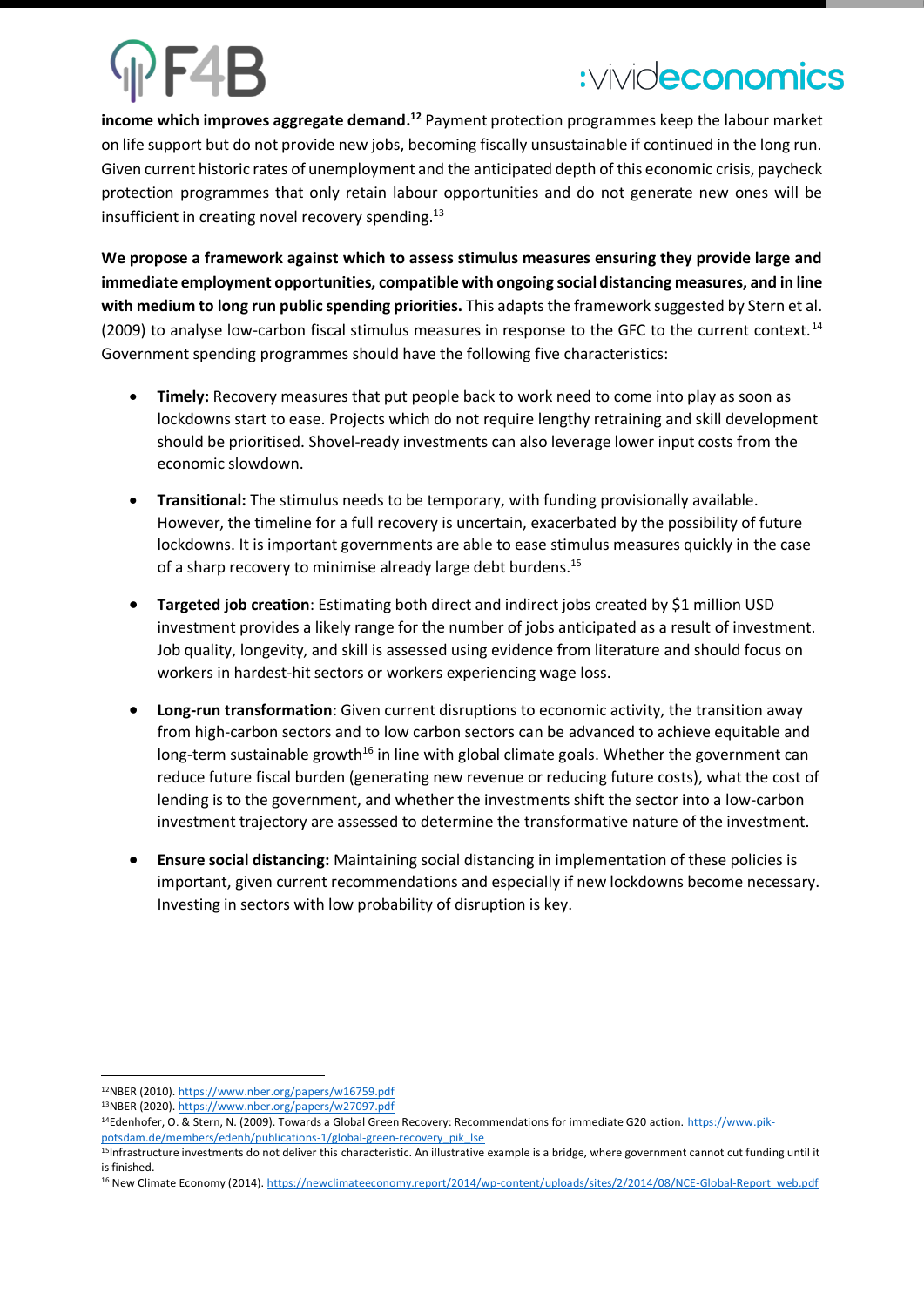# PF4B



## **Investments in natural capital are a key components of recovery**

### **packages**

**Natural capital investments stimuluate the economy in the short-term, and have positive consequences in the long-tem.** Hepburn et al. (2020) surveys 300 experts that agree natural capital investments have higher potential for recovery than other traditional stimulus measures (i.e. infrastructure invesment).<sup>17</sup> From the lens of this paper, this is also the case, where natural capital invesments show the highest scores among all green investments for timeliness, transitivity, job creation potential, long-run transformation, and ability to be implemented keeping social distance.

**This note highlights the potential of natural capital investments by comparing them to other green measures and evaluating them against our five key criteria – whether they are timely, transitional, create jobs, stimulate long-term and low-carbon transformation, and comply with social distancing.**  Ranking descriptions correspond to a scale of 1 to 3, based on the extent that the policies meet the criteria. Policy archetypes that are ranked with 3 across the conditions have the highest potential and should be highest priority interventions to pursue. Figure 3 explains the specific ranking criteria across the four conditions.

| <b>Conditions</b>          |                                                                          | $\overline{2}$                                                               | 3                                                                                         |
|----------------------------|--------------------------------------------------------------------------|------------------------------------------------------------------------------|-------------------------------------------------------------------------------------------|
| <b>Timely</b>              | Projects are not shovel<br>ready, requires 12+<br>months for development | Pre-approved projects or<br>lab-ready funding,<br>requires some screening    | High immediacy, funding<br>or subsidies can be<br>released, shovel-ready                  |
| <b>Job</b><br>creation     | Less than 5 jobs per \$1<br>million, no indirect jobs                    | 5-20 jobs per \$1 million,<br>some indirect job growth                       | 20+ jobs per \$1 million,<br>indirect jobs created with<br>new sectoral development       |
| Long-run<br>transformation | Maintains BAU trajectory,<br>no easing of net fiscal<br>burden           | Encourages 'green' uptake,<br>generates some new<br>revenue or reduced costs | Spurs innovation and reforms<br>'green' sector, generates<br>revenue, reduces future cost |
| Transitional               | Difficult to remove funding<br>before completion (2+<br>years)           | Can remove funding, could<br>lead to partial loss or<br>reduced impact       | Incremental funding that<br>can be discontinued at any<br>time                            |
| Socially<br>distant        | High cost or inability to<br>adapt to social distance<br>protocol        | Can adapt to social<br>distancing rules, mostly<br>outside                   | All work outside or<br>remote                                                             |

## **Figure 3: Conditional criteria fulfilment for policy recommendations**

Note: All policies are ranked on a scale from 1-3 for each category using this metric. The framework primarily considers direct jobs created. Given the historically high rates of unemployment at this time, consideration

<sup>&</sup>lt;sup>17</sup> Hepburn et al. (2020)[. https://www.smithschool.ox.ac.uk/publications/wpapers/workingpaper20-02.pdf](https://www.smithschool.ox.ac.uk/publications/wpapers/workingpaper20-02.pdf)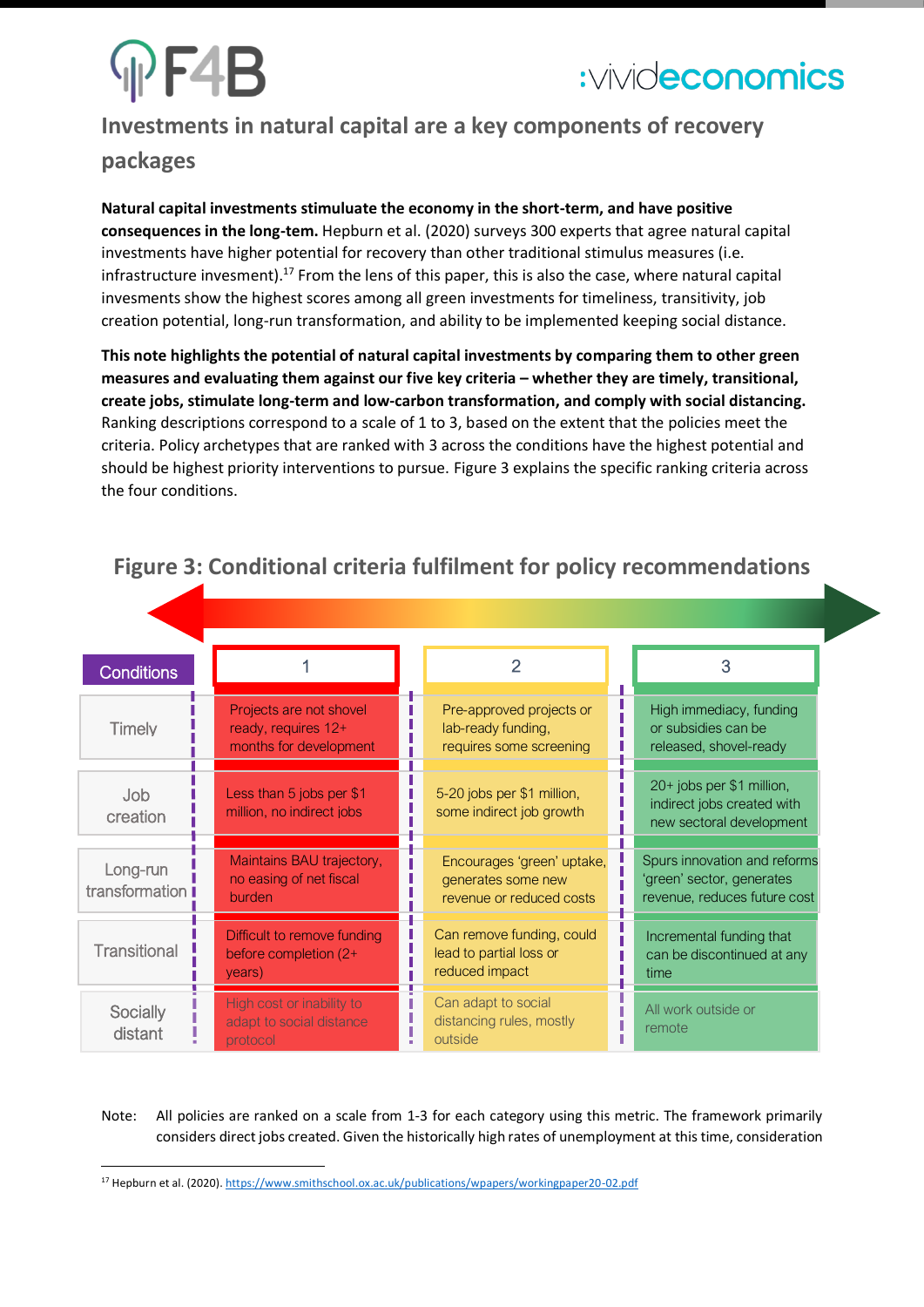



of job loss effects from transitioning workers into 'green' sectors is not factored into the level of job creation.

Source: Vivid Economics (2020)

**The policies analysed using this framework are drawn from the COVID-19 stimulus packages that have been announced since the lockdowns started.** Vivid Economics began tracking stimulus packages since the lockdowns were enacted, constructing the Greenness of Stimulus Index. Part of the methodology consists of identifying green policy archetypes that have been implemented in the 17 countries with the largest stimulus packages. Table 2 contains the full set of archetypes, with a brief decription and the scores for each of the categories as outlined in Figure 3. The table describes the logic and evidence behind each score and provides examples already being implemented across the world. It is worth highlighting that while some have been introduced as a result of COVID-19 stimulus packages, many are funded through existing channels that have been augmented for furthering 'green' stimulus.

## **Table 2: Conditional criteria fulfilment for recommendation of policies**

| <b>Sector</b> | Archetype                                         | <b>Description</b>                                                                                                                                    | <b>Timely</b>           |                | <b>Targeted</b> | <b>Transition</b> | <b>SD</b> |
|---------------|---------------------------------------------------|-------------------------------------------------------------------------------------------------------------------------------------------------------|-------------------------|----------------|-----------------|-------------------|-----------|
|               |                                                   |                                                                                                                                                       |                         | Jobs           | Long-run        |                   |           |
|               | <b>Bailouts with</b><br>green strings<br>attached | Requiring limits to emissions and<br>waste, supply chain certification<br>and appropriate restoration<br>commitments in return for direct<br>funding. | 3                       | $\overline{2}$ | 1               | 3                 | 3         |
| Agriculture   | Nature based<br>solutions*                        | Afforestation programmes,<br>restoration of wetlands, and<br>forest management investments.                                                           | $\overline{\mathbf{3}}$ | 3              | 3               | 3                 | 3         |
|               | Green<br>infrastructure<br><i>investments</i>     | Direct loans or tax rebates and<br>subsidies for low- water<br>irrigation systems, ocean<br>farming, and other low-carbon<br>capital investments.     | $\overline{2}$          | $\overline{2}$ | $\overline{2}$  | 1                 | 3         |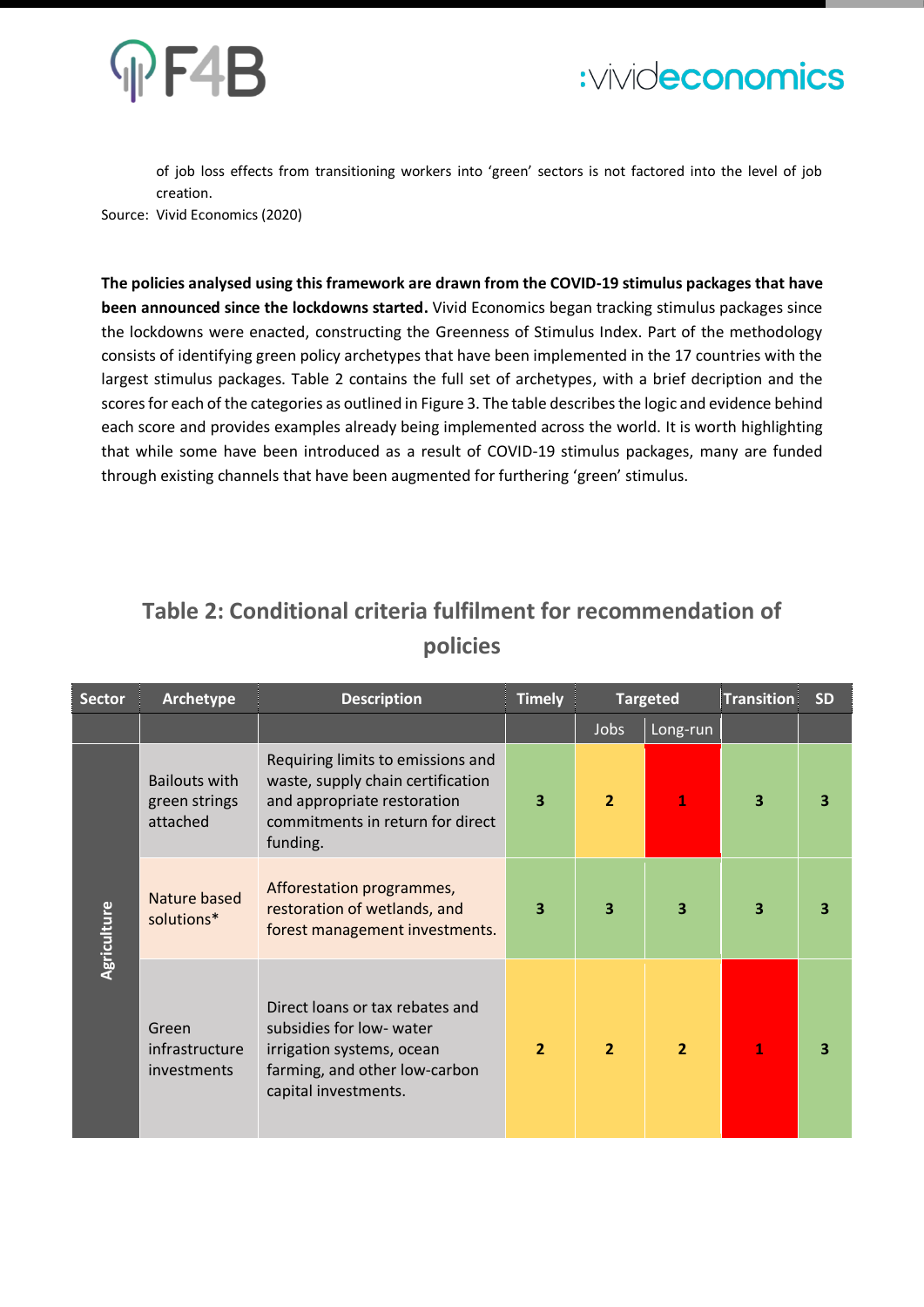# **MF4B**

# :vivideconomics

| <b>Sector</b> | Archetype                                               | <b>Description</b>                                                                                                                                                                                                                            | <b>Timely</b>           |                         | <b>Targeted</b> | <b>Transition</b> | <b>SD</b>      |
|---------------|---------------------------------------------------------|-----------------------------------------------------------------------------------------------------------------------------------------------------------------------------------------------------------------------------------------------|-------------------------|-------------------------|-----------------|-------------------|----------------|
|               | <b>Bailouts with</b><br>green strings<br>attached       | <b>Direct loans and guarantees</b><br>towards energy producers and<br>distributors conditional on<br>commitments to decrease<br>emissions and increase energy<br>efficiency.                                                                  | $\overline{\mathbf{3}}$ | $\overline{2}$          | $\overline{2}$  | 3                 | 3              |
|               | Green<br>infrastructure<br>investments                  | Direct investment in the form of<br>loans or grants towards<br>renewable energy including<br>solar, wind, biofuels and<br>hydrogen.                                                                                                           | $\overline{2}$          | 3                       | 3               | $\mathbf{1}$      | 3              |
| Energy        | Green R&D<br>subsidies                                  | Grants or loans for the<br>development and<br>commercialisation of new<br>renewable energy technologies<br>and systems.                                                                                                                       | $\overline{2}$          | $\overline{2}$          | 3               | $\overline{2}$    | $\overline{2}$ |
|               | Subsidies or<br>tax reductions<br>for green<br>products | Extending tax rebates to<br>households for solar, making<br>green energy products including<br>utilities with renewable targets<br>available at a subsidised cost.                                                                            | $\overline{\mathbf{3}}$ | $\overline{2}$          | 3               | 3                 |                |
|               | <b>Bailouts with</b><br>green strings<br>attached*      | Conditions on firms on<br>emissions, pollutions, supply<br>chain requirements, appropriate<br>restoration commitments, and<br>compliance to voluntary<br>agreements or reporting<br>standards.                                                | 3                       | 2                       |                 | 3                 |                |
| Industry      | Green<br>infrastructure<br>investments                  | Low carbon or low emissions<br>public infrastructure for industry<br>including CCS projects for<br>industry, energy efficiency<br>programmes for existing<br>buildings, investment in<br>hydrogen economy and<br>electrification of industry. | 1                       | $\overline{\mathbf{3}}$ | 3               | $\overline{2}$    | $\overline{2}$ |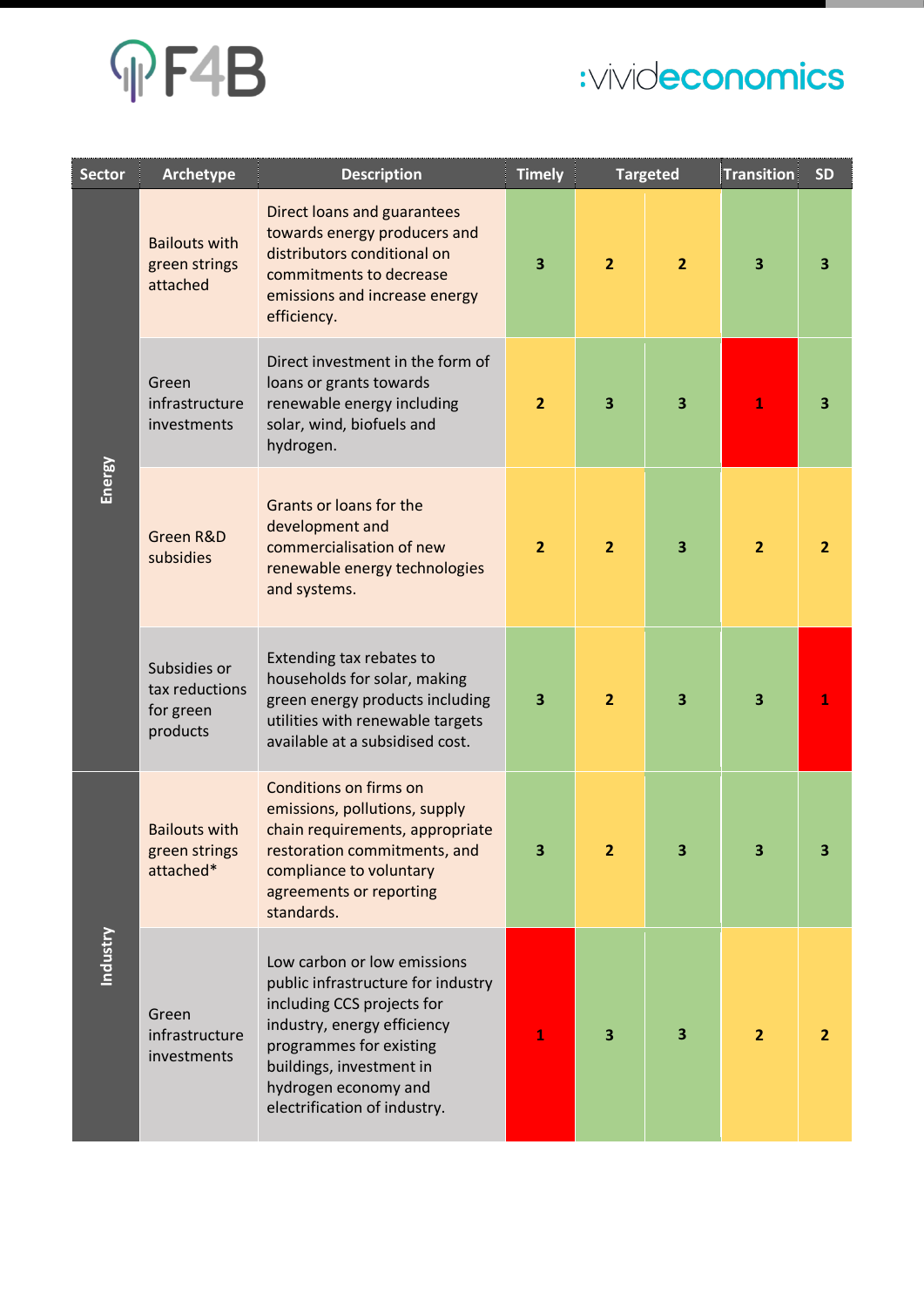

| <b>Sector</b> | Archetype                                               | <b>Description</b>                                                                                                                                                                                                                | <b>Timely</b>  | <b>Targeted</b>         |                         | <b>Transition</b> | <b>SD</b>      |
|---------------|---------------------------------------------------------|-----------------------------------------------------------------------------------------------------------------------------------------------------------------------------------------------------------------------------------|----------------|-------------------------|-------------------------|-------------------|----------------|
|               | Green R&D<br>subsidies                                  | Direct grants or loans available<br>to develop low-carbon materials<br>or processes including low-<br>carbon substitues, hydrogen,<br>and electrification infrastructure.                                                         | $\overline{2}$ | $\overline{2}$          | $\overline{\mathbf{3}}$ | $\overline{2}$    | $\overline{2}$ |
|               | Subsidies or<br>tax reductions<br>for green<br>products | Taxes for the use of primary<br>materials in supply chain,<br>subsidies offered to firms who<br>undertake compliance in supply<br>chain.                                                                                          | 3              | $\overline{2}$          | $\overline{2}$          | $\overline{2}$    | $\overline{2}$ |
|               | <b>Bailouts with</b><br>green strings<br>attached       | Conditional bailouts to air<br>carriers, logistics companies for<br>emissions reduction pledges,<br>commitment to biofuel or<br>renewable fuel standards in<br>exchange for loans, and<br>appropriate restoration<br>commitments. | 3              | 3                       | 3                       | 3                 | $\overline{2}$ |
| Transport     | Green<br>infrastructure<br>investment*                  | Building public infrastructure<br>projects including cycleways,<br>low-carbon rail or transit, public<br>walkways, and railroads with<br>consideration to climate<br>mitigation and adaptation.                                   | $\overline{2}$ | $\overline{\mathbf{3}}$ | $\overline{\mathbf{3}}$ | 3                 | 3              |
|               | Green R&D<br>subsidies                                  | Loans or research grants to<br>develop electric vehicles,<br>hydrogen vehicles, and low-<br>carbon fuel alternatives for<br>shipping, aviation and vehicle<br>transport.                                                          | 2              | $\overline{2}$          | 3                       | $\overline{2}$    | 2              |
|               | Subsidies or<br>tax reductions<br>for green<br>products | Tax rebates available to<br>consumers for EVs, subsidisation<br>of low carbon transportation<br>including light rail, developing<br>HOV lanes or low-emission zones<br>fees.                                                      | 3              | $\overline{2}$          | $\overline{2}$          | 3                 | 1              |
| <b>Waste</b>  | <b>Bailouts with</b><br>green strings<br>attached       | Directing grants or loans to firms<br>who open incinerate waste<br>without provisions for more<br>sustainable waste management<br>strategies.                                                                                     | 3              | 1                       | 1                       | 3                 | 3              |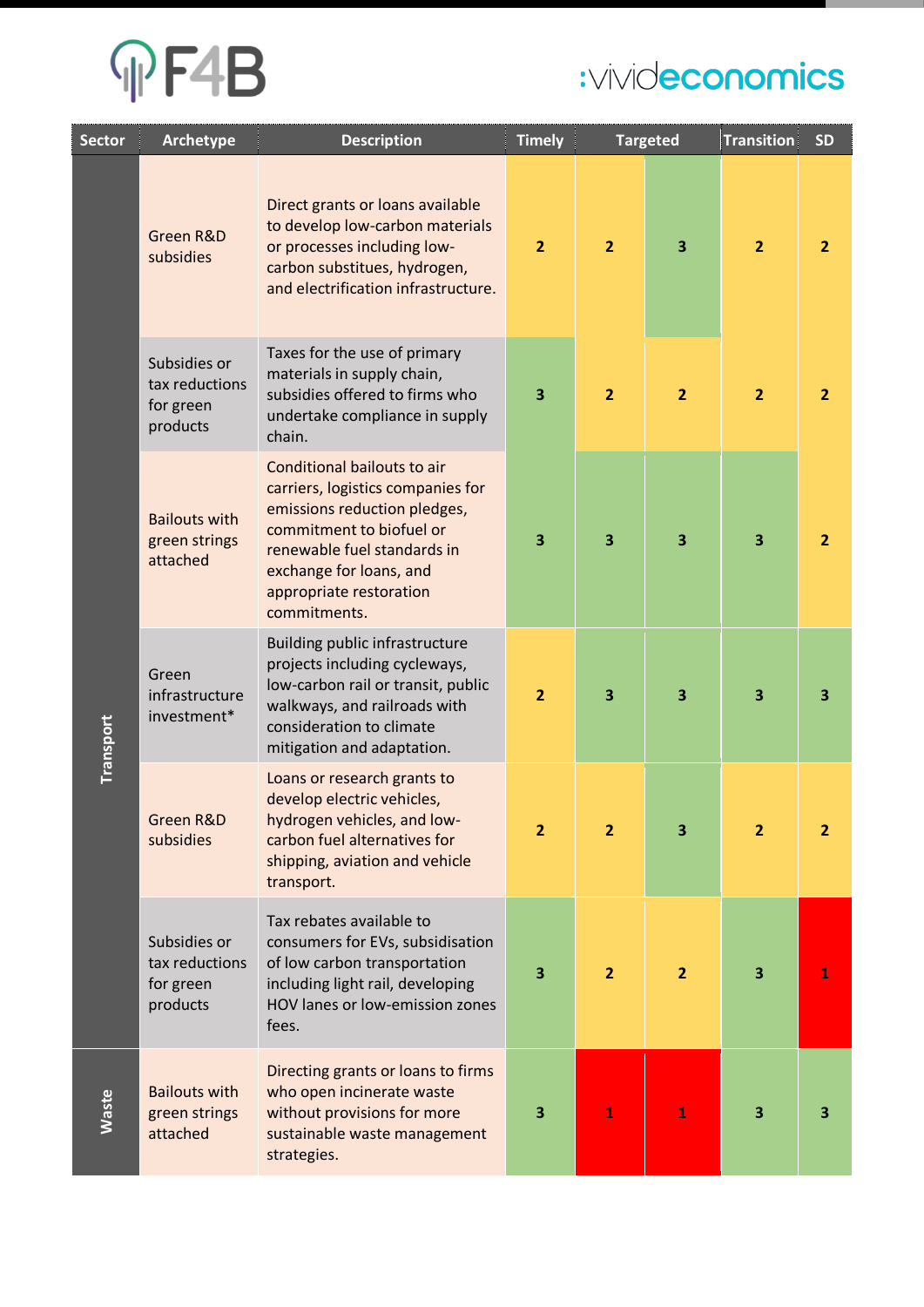| <b>Sector</b> | Archetype                                               | <b>Description</b>                                                                                                                                             | <b>Timely</b>  |                | <b>Targeted</b> | Transition     | <b>SD</b>      |
|---------------|---------------------------------------------------------|----------------------------------------------------------------------------------------------------------------------------------------------------------------|----------------|----------------|-----------------|----------------|----------------|
|               | Green<br>infrastructure<br>investments                  | Direct investment in recycling,<br>MSW, waste-to-energy, and<br>methane recapture on existing<br>facilities or new waste<br>management facilities.             | $\overline{2}$ | $\overline{2}$ | $\overline{2}$  | 3              | 3              |
|               | Green R&D<br>subsidies                                  | Loans or grants for the<br>development of nature-friendly<br>waste management including<br>compost, waste-to-energy and<br>methane recapture<br>technologies.  | $\mathbf{1}$   | T              | 1               | $\overline{2}$ | $\overline{2}$ |
|               | Subsidies or<br>tax reductions<br>for green<br>products | Tax reductions or rebates for<br>recycling, composting including<br>buy-back programmes or<br>subsidisation of environmental<br>producer responsibility (EPR). | 3              | 1              | 1               | 3              | 3              |

Note: Archetypes are adapted from the Greenness of Stimulus index by Vivid Economics (2020)

**Table 2 shows that among the green stimulus measures, the highest potential resides in natural capital investments thorough direct government spending in rural and urban settings (nature-based solutions and urban green infrastructure).** Additional policies which excel in all conditions for strong stimulus includes indirects investments through bailouts with green strings attached. These investment archetypes score highest in all five categories, highlighting their suitability for strong recovery measures in response to the COVID-19 crisis.

### **Investments in natural capital in rural settings**

**Stimulus investments in nature-based solutions including afforestation and forest restoration, wetland restoration, peatland restoration, mangroves restoration, coastal restoration, sustainable agriculture interventions (e.g silvopasture) and vertical ocean farming.** Nature based solutions programmes are ideal for countries with hard-to-reach sectors that will require net positive carbon emissions as a part of the policy response to reach their long term goals. This includes the UK, Canada, Brazil, and other EU countries.

|                 | Natural Capital investments in rural settings                                                                                                                                                                                                                                                                                                                                                                                                                        |
|-----------------|----------------------------------------------------------------------------------------------------------------------------------------------------------------------------------------------------------------------------------------------------------------------------------------------------------------------------------------------------------------------------------------------------------------------------------------------------------------------|
| <b>Examples</b> | Australia: Wildfire preventions and habitat restoration programme<br>$\bullet$<br>(unknown)<br>Ethiopia: afforestation in degraded and eroded land (unkown)<br>$\bullet$<br>India: afforestation programme as part of the National Rural Employment<br>$\bullet$<br>Guarantee Act (NREGA) (6 billion- initial)<br>Pakistan: Tree Tsunami project focuses on promoting industrial<br>$\bullet$<br>plantation, establishing nurseries and natural forests (10 billion) |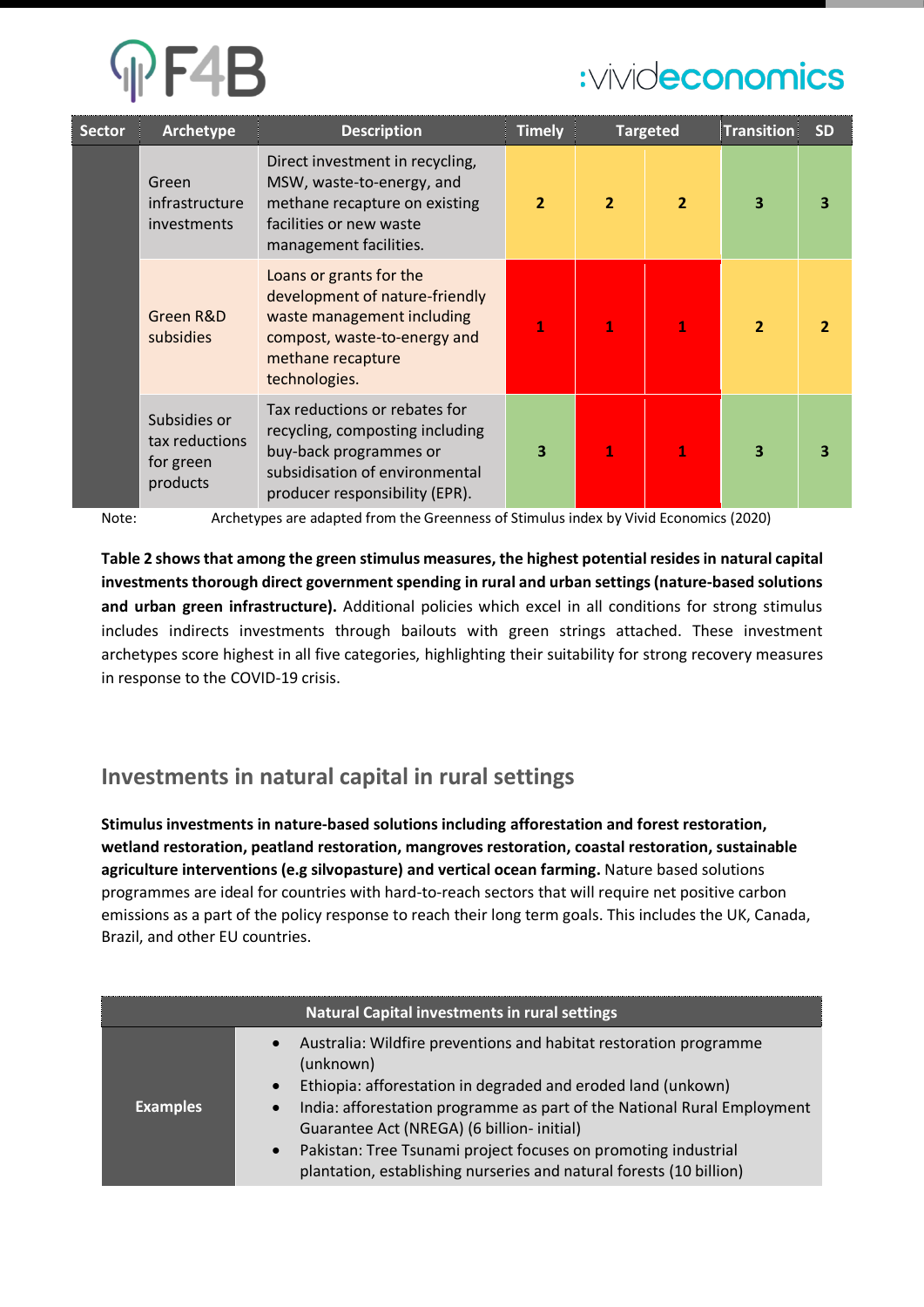# **OF4B**

# :vivideconomics

|                            | <b>Natural Capital investments in rural settings</b>                                                                                                                                                                                                                                                                                                                                                                                                                                                                                                                                                                                                                                                                                                                                                                                                                                                                                                                                                                                                                                                                                                                                                                |
|----------------------------|---------------------------------------------------------------------------------------------------------------------------------------------------------------------------------------------------------------------------------------------------------------------------------------------------------------------------------------------------------------------------------------------------------------------------------------------------------------------------------------------------------------------------------------------------------------------------------------------------------------------------------------------------------------------------------------------------------------------------------------------------------------------------------------------------------------------------------------------------------------------------------------------------------------------------------------------------------------------------------------------------------------------------------------------------------------------------------------------------------------------------------------------------------------------------------------------------------------------|
|                            | UK: the Woodland Carbon Guarantee (unknown)<br>$\bullet$                                                                                                                                                                                                                                                                                                                                                                                                                                                                                                                                                                                                                                                                                                                                                                                                                                                                                                                                                                                                                                                                                                                                                            |
| <b>Timely</b>              | Land use investments are labour intensive investments that do not<br>$\bullet$<br>require extensive training.<br>Technology requirements are low, so most countries should find it<br>$\bullet$<br>relatively easy to find the necessary input to get started in a matter of<br>days.<br>Hiring of agricultural, forestry and conservation workers already occurs<br>$\bullet$<br>on a seasonal rotation, and this workforce is more adaptable to short<br>term or seasonal employment opportunities.                                                                                                                                                                                                                                                                                                                                                                                                                                                                                                                                                                                                                                                                                                               |
| <b>Transitional</b>        | Forest management and sustainable or regenerative agricultural has a<br>$\bullet$<br>low capital cost, most stimulus flows directly to labour cost, leaving no<br>investments unreturned.<br>The value of afforestation is incremental, so stopping funding at short<br>$\bullet$<br>notice will have little impact on the public and private returns of<br>investment.                                                                                                                                                                                                                                                                                                                                                                                                                                                                                                                                                                                                                                                                                                                                                                                                                                             |
| <b>Job creation</b>        | General estimates from the 2008-09 economic recovery indicate upwards<br>$\bullet$<br>of 40 jobs per \$1 million USD invested can be obtained from a variety of<br>NBS across forestry, agriculture and hospitality. <sup>18</sup><br>US estimates saw \$1 million USD investement in forestry management<br>$\bullet$<br>creating 17 jobs <sup>19</sup> , while EU estimates similarly state \$1 million USD in<br>habitat restoration of forest and conservation land results in the creation<br>of 14 direct jobs and 9 indirect jobs. <sup>20</sup><br>Indirect jobs are created in the supply chain across sectors including<br>$\bullet$<br>agricultural nursery jobs, transportation positions, eco-tourism.<br>Previous research by Vivid Economics has estimated land-use planting<br>$\bullet$<br>scenarios for the UK and Scotland to reach afforestation goals, with cost<br>estimates of about \$900 USD per hectare for capex and opex. <sup>21</sup> This cost,<br>while not tied to a figure of job creation, will have ancillary benefits to the<br>labour market besides providing temporary forestry jobs, but may also<br>provide jobs in nurseries, transportation, and monitoring/evaluation. |
| Long-run<br>transformation | Land use investments require large upfront disbursements but secure<br>high risk-adjusted returns over the long-run.<br>Lower than usual raw material costs, greater availability of labour and<br>lower interest costs will secure even higher returns in the long run. Land<br>use investments are fundamental to achieving environmental pledges<br>that in other circumstances will be more expensive to achieve.<br>Overall the investment in resilient infrastructure like NBS projects, can<br>$\bullet$<br>transform the risk profile of agriculture, industrial and energy<br>investments by providing protection against disasters and climate risks. <sup>22</sup>                                                                                                                                                                                                                                                                                                                                                                                                                                                                                                                                       |

<sup>&</sup>lt;sup>18</sup> Nature4Climate (2020). Nature-positive recovery for people, economy and climate[. http://4fqbik2blqkb1nrebde8yxqj-wpengine.netdna](http://4fqbik2blqkb1nrebde8yxqj-wpengine.netdna-ssl.com/wp-content/uploads/2020/07/Nature-positive-recovery_For-people-economy-and-climate_July-2020_Final.pdf)[ssl.com/wp-content/uploads/2020/07/Nature-positive-recovery\\_For-people-economy-and-climate\\_July-2020\\_Final.pdf](http://4fqbik2blqkb1nrebde8yxqj-wpengine.netdna-ssl.com/wp-content/uploads/2020/07/Nature-positive-recovery_For-people-economy-and-climate_July-2020_Final.pdf) <sup>19</sup> Edwards, P. et al. (2013)[. https://www.sciencedirect.com/science/article/pii/S0308597X12001182#bib15](https://www.sciencedirect.com/science/article/pii/S0308597X12001182#bib15)

<sup>20</sup> Institute for European Environmental Policy, Natura 2000 & Jobs (2017).

[https://ec.europa.eu/environment/nature/natura2000/pdf/Natura2000\\_and\\_jobs\\_main%20report.pdf](https://ec.europa.eu/environment/nature/natura2000/pdf/Natura2000_and_jobs_main%20report.pdf)

<sup>&</sup>lt;sup>21</sup>Vivid Economics (2019)[. https://www.vivideconomics.com/wp-content/uploads/2019/10/WWF\\_Report\\_VIVID\\_Climate\\_2019\\_web.pdf](https://www.vivideconomics.com/wp-content/uploads/2019/10/WWF_Report_VIVID_Climate_2019_web.pdf) <sup>22</sup>Grantham Institute (2020)[. http://www.lse.ac.uk/GranthamInstitute/news/a-new-mindset-for-resilience-in-the-face-of-concurrent-climate](http://www.lse.ac.uk/GranthamInstitute/news/a-new-mindset-for-resilience-in-the-face-of-concurrent-climate-and-health-risks/)[and-health-risks/](http://www.lse.ac.uk/GranthamInstitute/news/a-new-mindset-for-resilience-in-the-face-of-concurrent-climate-and-health-risks/)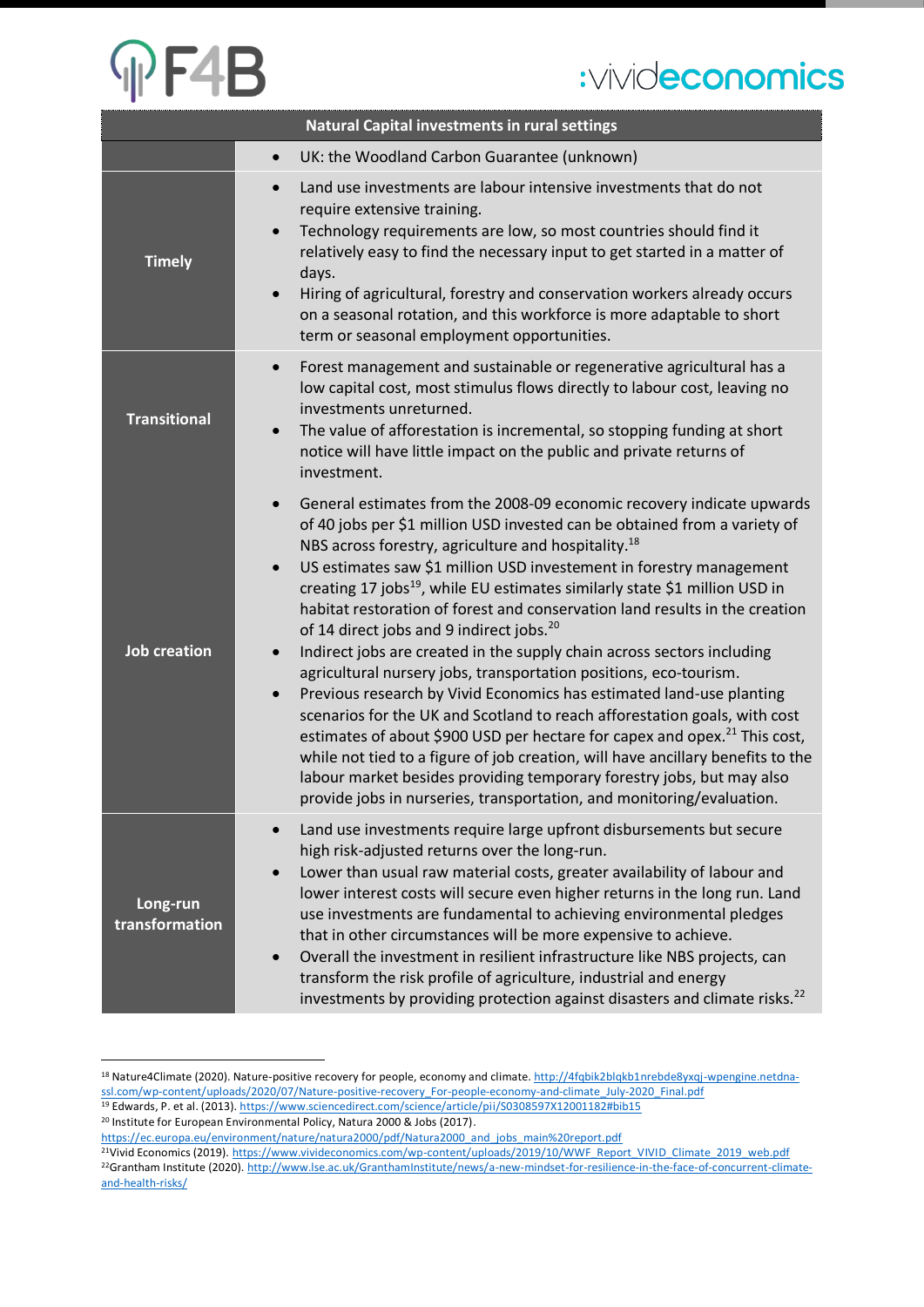|                                      | <b>Natural Capital investments in rural settings</b>                                                                                                                                                                                                                                                 |
|--------------------------------------|------------------------------------------------------------------------------------------------------------------------------------------------------------------------------------------------------------------------------------------------------------------------------------------------------|
| <b>Social distance</b><br>compliance | It is likely that new lockdowns will be more selective in the future, and<br>investment in forestry and agricultural programmes take place outdoors<br>and can be done at reasonable distance.<br>Adaptation in these sectors to social distancing measures require little<br>infrastructure change. |

## **Investments in natural capital in urban settings (active transportation and outdoor recreation)**

**Investment in green infrastructure—particularly urban areas--is a top priority given it can be incrementally implemented without long term capital commitments.** These investments offer opportunities to stimulate a relatively larger amount of new jobs as part of a longer-term stimulus effort,<sup>23</sup> but may take some time to reach scale. Urban green infrastructure is unique because many upgrades require lower level capital investments and can be done piecemeal, with a specific focus on green urban restoration and active transport upgrades.

- Expanding and converting urban roadways into pedestrian and active transport roads.
- Creating green corridors to encourage active transportation and outdoor recreation.
- Converting parking spots to cycle lanes, and building rain gardens to deal with pollution run off from road transport.

|                 | Natural capital investments in urban settings                                                                                                                                                                   |
|-----------------|-----------------------------------------------------------------------------------------------------------------------------------------------------------------------------------------------------------------|
| <b>Examples</b> | UK: nation-wide programme to encourage active transport (\$2 billion<br>$\bullet$<br>$USD)^{24}$<br>Spain: Green corridor in Passeig the Sant Joan in Barcelona (\$5 million<br>$\bullet$<br>USD) <sup>25</sup> |

<sup>&</sup>lt;sup>23</sup> [http://rael.berkeley.edu/old\\_drupal/sites/default/files/very-old-site/renewables.jobs.2006.pdf](http://rael.berkeley.edu/old_drupal/sites/default/files/very-old-site/renewables.jobs.2006.pdf)

<sup>(2010</sup>[\).https://www.sciencedirect.com/science/article/abs/pii/S0301421509007915#:~:text=A%20combination%20of%20renewable](https://www.sciencedirect.com/science/article/abs/pii/S0301421509007915#:~:text=A%20combination%20of%20renewable %20energy,from%20non%2Dfossil%20supply%20sources)  [%20energy,from%20non%2Dfossil%20supply%20sources.](https://www.sciencedirect.com/science/article/abs/pii/S0301421509007915#:~:text=A%20combination%20of%20renewable %20energy,from%20non%2Dfossil%20supply%20sources)

<sup>&</sup>lt;sup>24</sup> UK Government (2020)[. https://www.gov.uk/government/news/2-billion-package-to-create-new-era-for-cycling-and-walking](https://www.gov.uk/government/news/2-billion-package-to-create-new-era-for-cycling-and-walking)

<sup>25</sup> OPPLA (2020)[. https://oppla.eu/casestudy/18419](https://oppla.eu/casestudy/18419)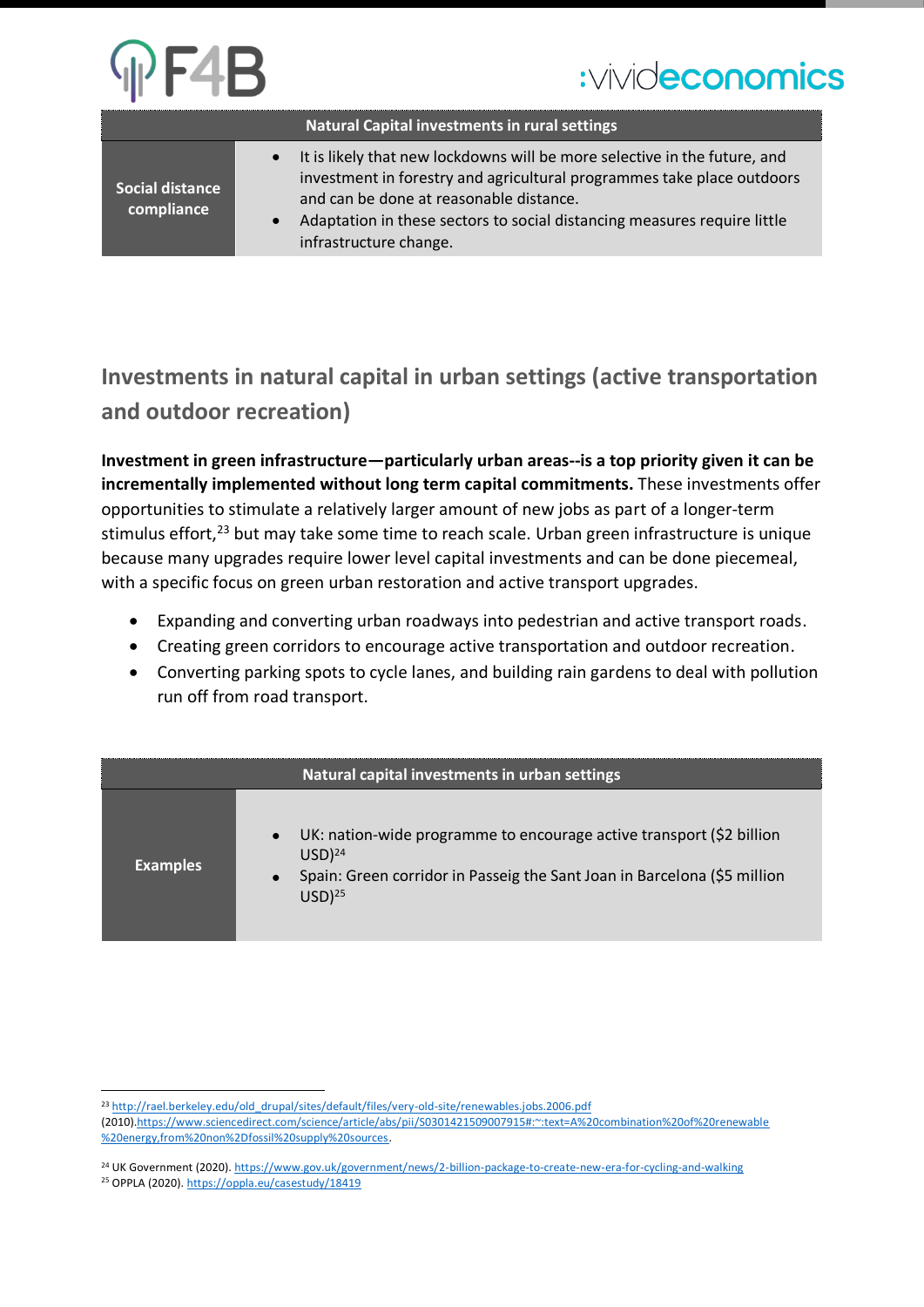# PF4B

# :vivideconomics

|                                      | Natural capital investments in urban settings                                                                                                                                                                                                                                                                                                                                                                                                                                                                                                                                                                                                                                                       |
|--------------------------------------|-----------------------------------------------------------------------------------------------------------------------------------------------------------------------------------------------------------------------------------------------------------------------------------------------------------------------------------------------------------------------------------------------------------------------------------------------------------------------------------------------------------------------------------------------------------------------------------------------------------------------------------------------------------------------------------------------------|
| <b>Timely</b>                        | Converting roads to cycleways and pedestrian walkways can be low<br>capital cost in urban areas, where signage and painting serve to<br>redesignate vehicle lanes for active transport.<br>Larger investments, such as light rail or electric vehicle infrastructure also<br>receive loans and guarantees faster given deregulation in permitting and<br>approval by many countries. Funding for these measures is currently low-<br>cost, so accessing capital requires less time.<br>Back-logged and shovel-ready green infrastructure projects scoped by<br>$\bullet$<br>cities and municipalities can be funded for immediate development given<br>the financial structure is already in place. |
| <b>Transitional</b>                  | The magnitude of the COVID-19 economic crisis is so large we anticipate<br>$\bullet$<br>the low cost of financing to continue throughout the next 12 months, and<br>therefore short term projects are ideally suited.<br>Many green transportation infrastructure projects, especially walkways,<br>$\bullet$<br>cycleways and small scale EV charging ports, have few fixed capital<br>requirements relative to other infrastructure projects.<br>However, infrastructure, generally, requires fixed modes of production in<br>$\bullet$<br>the long term, making it more difficult to withdraw funding on immediate<br>notice.                                                                    |
| <b>Job creation</b>                  | Recent estimates include 13-18 jobs produced for each \$1 million USD of<br>$\bullet$<br>funding for green transport infrastructure. <sup>26</sup> This number, according to<br>our index, ranks in the middle of the level of desired job creation among<br>green projects.<br>Research with a specific geographic focus demonstrates this number may<br>vary. In the US, it is estimated 24-41 jobs can be created in the US from<br>\$1 million USD in investment in public transport infrastructure. <sup>27</sup>                                                                                                                                                                              |
| Long-run<br>transformation           | Active transport makes pro-environmental behavioural changes<br>accessible, stimulating uptake in public transit ridership, cycling and<br>walking. It can be a pivotal point for urban planning and design.<br>The development of green transport infrastructure will be crucial for the<br>long-term sustainability of travel. Can reduce transport costs in the long<br>term and better transport infrastructure can reduce travel times and raise<br>interconnectivity<br>Increased ridership on public transport can lead to government revenue<br>$\bullet$<br>boost in long-run.                                                                                                             |
| <b>Social distance</b><br>compliance | Social distancing protocol can be maintained in the transport<br>$\bullet$<br>infrastructure sector, given the majority of projects occur above ground<br>and outdoors.<br>For more intensive infrastructure, including underground rail or bus and<br>rail terminal construction, social distancing protocols will have to be<br>adopted, but will be easier than other sectors.                                                                                                                                                                                                                                                                                                                   |

26McKinsey& Co (2020). https://www.mckinsey.com/business-functions/sustainability/our-insights/how-a-post-pandemic-stimulus-can-bothcreate-jobs-and-help-the-climate

27Better Transport (2020)[. https://bettertransport.org.uk/sites/default/files/research-files/employment\\_in\\_sustainable\\_transport.pdf](https://bettertransport.org.uk/sites/default/files/research-files/employment_in_sustainable_transport.pdf)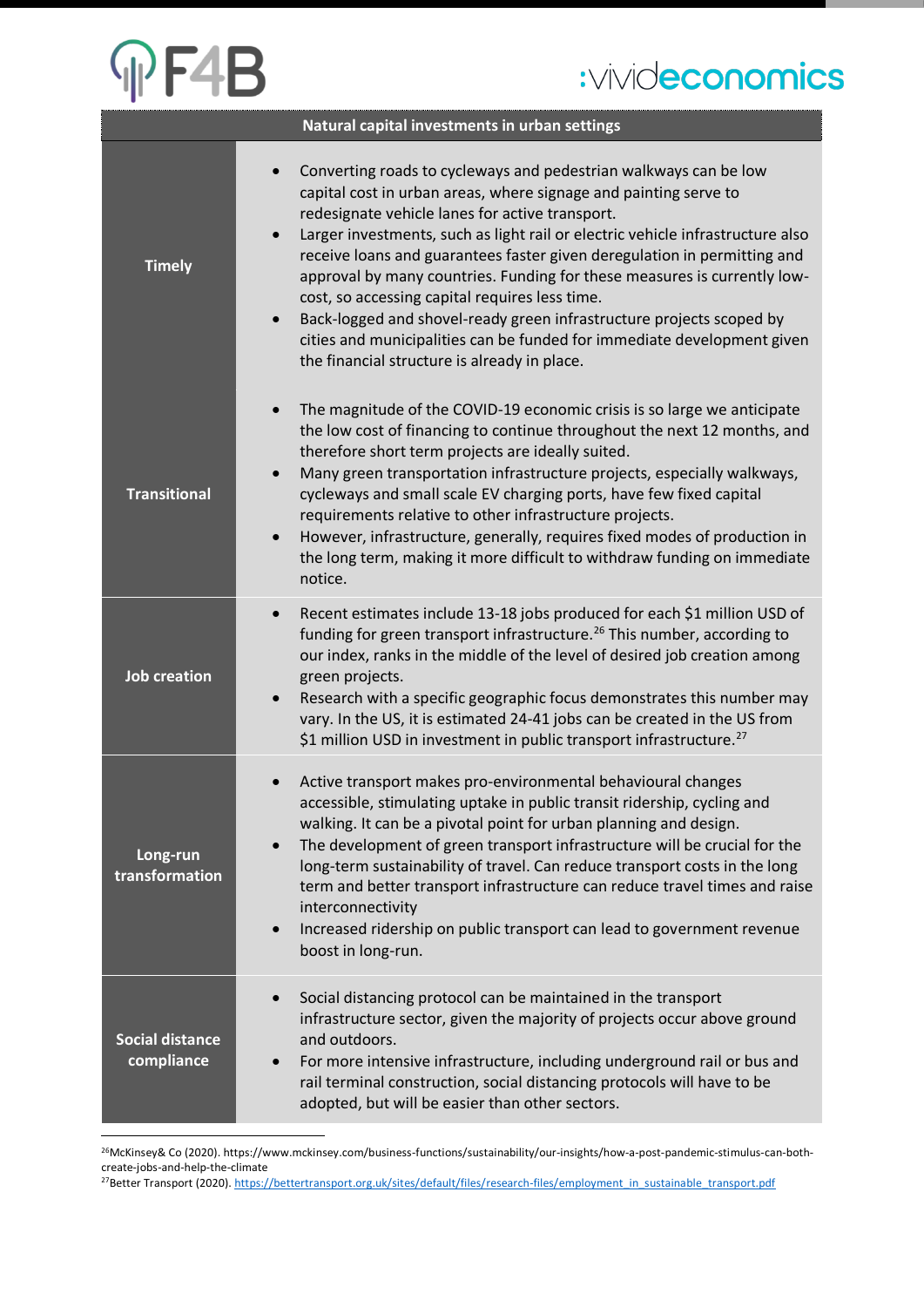# $\Psi$ F4B



## **Corporate support (or 'bailouts') with nature-related strings attached**

**Stimulus investments bailouts fulfil most criteria for an effective recovery.** Bailouts ensure that existing jobs are not destroyed while simulatenously promoting growth in downstream sectors. Job retention makes conditional bailouts efficient, and can force firms to undertake large scale changes over time, preserving competitiveness.

|                            | <b>Bailouts with 'green' conditionality</b>                                                                                                                                                                                                                                                                                                                                                                                                                                                                                                                                                                                 |
|----------------------------|-----------------------------------------------------------------------------------------------------------------------------------------------------------------------------------------------------------------------------------------------------------------------------------------------------------------------------------------------------------------------------------------------------------------------------------------------------------------------------------------------------------------------------------------------------------------------------------------------------------------------------|
|                            | Canada: Orphan oil well clean up programme (1.7 billion)                                                                                                                                                                                                                                                                                                                                                                                                                                                                                                                                                                    |
| <b>Examples</b>            | Other examples that have not been implemented yet but are worth exploring.<br>Some examples of conditionality tied to:<br>Commitments to no land conversion and supply-chain certifications.<br>Commitments to high quality GHG offsets.<br>$\bullet$<br>Commitments to environmental reporting.<br>$\bullet$<br>Agreement to phase out or ban certain inputs (e.g. agrochemicals).<br>$\bullet$                                                                                                                                                                                                                            |
| <b>Timely</b>              | Funding can be received immediately to ensure firms can continue to<br>$\bullet$<br>operate through recovery, lowering the risk of firm exit.<br>Highly immediate. Bailouts can be extended to firms and therefore<br>stabilise employment for those in impacted sectors and maintain income<br>without any shocks to workers.                                                                                                                                                                                                                                                                                              |
| <b>Transitional</b>        | While bailouts can be granted and dispersed in phases, the government<br>$\bullet$<br>may at any time choose to not agree to future bailouts making each loan<br>decision one-off.<br>However, these types of measures can create funding lock-in in cases<br>$\bullet$<br>where companies require repeated bailouts. For example, if a<br>government decides to stop bailing out a company and it goes bankrupt,<br>a large part of the previous investment's value will be lost.                                                                                                                                          |
| <b>Job creation</b>        | Unemployment is sticky (hysteresis) so any measure directed at<br>maintaining jobs instead of creating new ones is highly efficient.<br>Bailouts ensure jobs are not destructed which makes for a highly efficient<br>$\bullet$<br>measure in terms of employment.<br>Indirect job creation is high as industries such as cement, steel,<br>$\bullet$<br>manufacturing and chemicals are tied to multiple supply chains                                                                                                                                                                                                     |
| Long-run<br>transformation | Can force reform on producers that will have long term beneficial<br>consequences for their environmental impact and their long-term<br>competitiveness in a net-zero world.<br>Government lending is at historical low as regards interest rates.<br>$\bullet$<br>Currently, investment in hard-to-reach sectors like industry including<br>$\bullet$<br>chemicals, steel, cement, and buildings can provide a pathway for long<br>term emissions reductions and a 'green' strings attached bailout in this<br>sector can provide a commitment by private firms for innovation and<br>deployment of low-carbon technology. |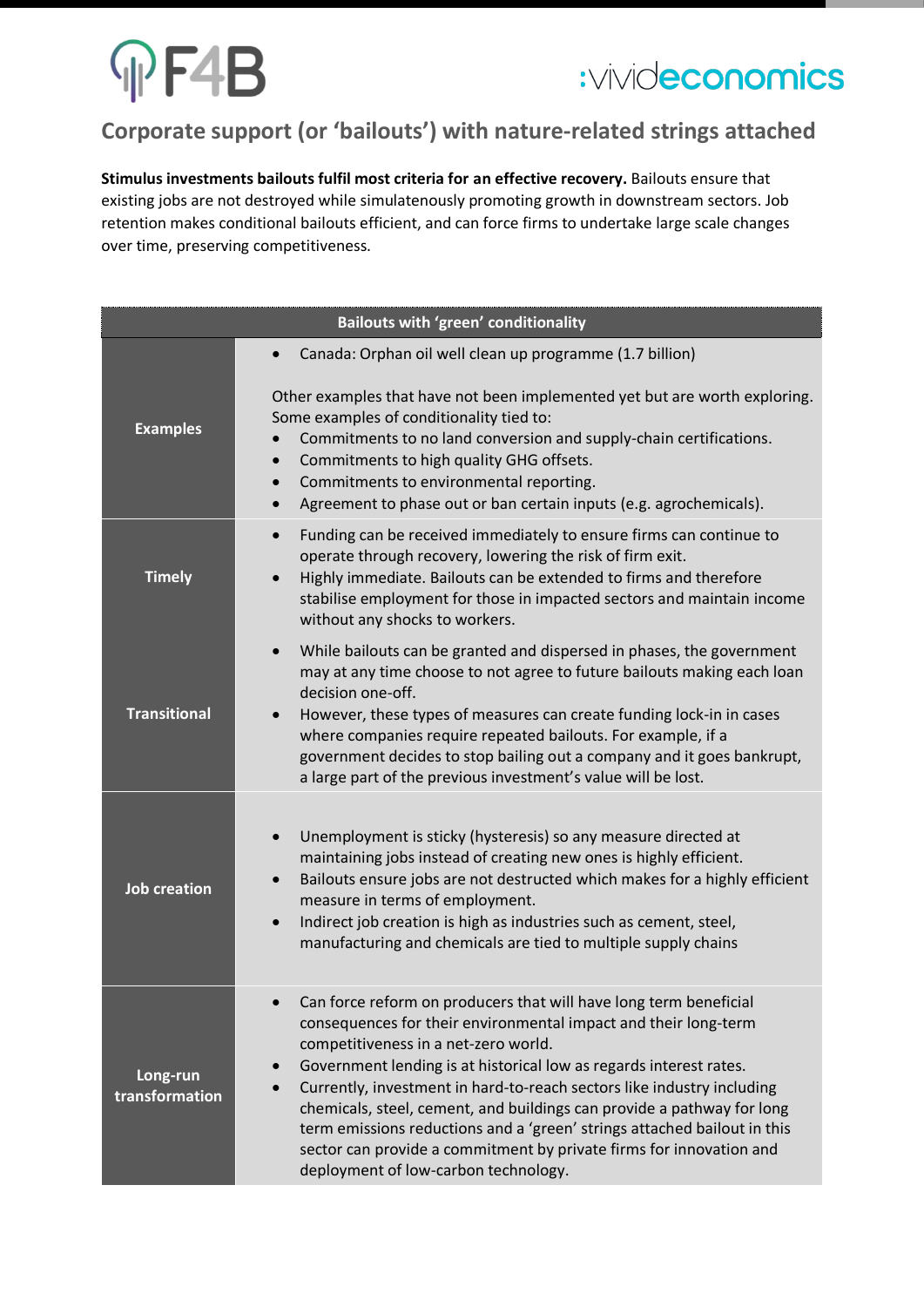|                               | <b>Bailouts with 'green' conditionality</b>                                                                                                                                                                                                                                                                                                                          |
|-------------------------------|----------------------------------------------------------------------------------------------------------------------------------------------------------------------------------------------------------------------------------------------------------------------------------------------------------------------------------------------------------------------|
| Social distance<br>compliance | Many of the requirements can be phased in over the committed<br>$\bullet$<br>compliance period, and social distancing therefore is not as much of a<br>barrier for conditional green bailouts.<br>In the case of transport, social distancing is more difficult to respect and<br>companies in this sector will be highly affected if new lockdowns are<br>enforced. |

### **Conclusion**

**As we transition into the recovery phase of the crisis, it is critical that governments invest stimulus recovery funding into sectors and projects that are: timely, transitional, targeted, and respect social distancing.** Timely because measures need to be shovel/lab ready to stimulate the economy in a relevant timeframe (weeks or months). Transitional because measures must not lock-in funds in the long-run (e.g. traditional infrastructure projects) to avoid crowding-out private investment in the event of a quick recovery. Targeted because measures need to target sectors that maximise impact in the short-run (i.e. create jobs in depressed sectors) and in the long-run (i.e. are in line with societal objectives). Finally, measures need to respect social distance in case lockdowns or more strict distancing measures are reintroduced.

**Some green measures are in the best possible position to stimulate the economy, in particular, investing in nature-based solutions and green transportation infrastructure.** Afforestation of degraded land, restoration of wetlands, and other investments in nature-based solutions receive the highest score in all four categories. It is timely because most investment is directed into hiring low-skilled labour that requires minimum training. Transitional because the value of the project is incremental, so if funding is stopped suddenly it will not be affected. Transformational because it creates many jobs per million spend and is aligned with most long-term environmental and social objectives. Finally, all activities are carried out outdoors, making it easy to respect social distancing.

**Conditional bailouts are timely because the money can be disboursed to them quickly**. They are partially transitional because funding can be stopped quickly, but doing so implies the risk of bankruptcy which in turn would shrink the value of previous investments. Transformative because it avoids jobs destruction from which it will be expensive to recuperate. Finally, it can be carried out remotely.

**Green transportation infrastructure is timely because most territories (especially cities) have shovelready projects that have been halted because of lack of funding.** Transitional because green infrastructure projects in the transportation sector involve short distances and are generally incremental. Targeted because they are labour intensive and are aligned with long term objectives, especially in urban settings. Finally, all activities are carried out outdoors, making it easy to respect social distancing.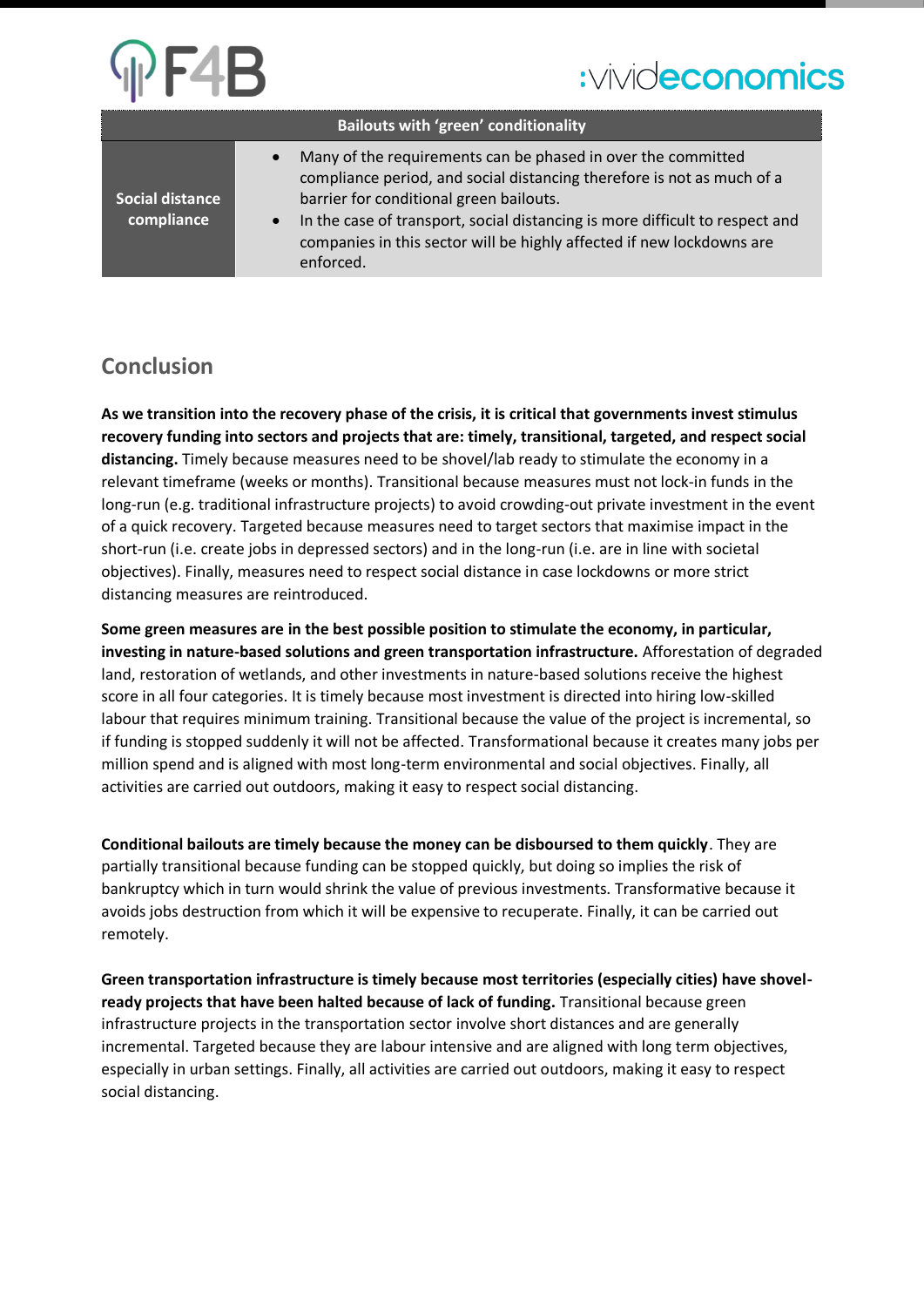# **PF4B**

### **Annex I - Paycheck protection and labour support policies**

**Paycheck protection programmes direct money either through cash transfers to individuals who are furloughed – temporarily suspended by their employers – or to businesses retaining employees at partial or full capacity. Instruments include:<sup>28</sup>**

- *Furlough and conditional loans to firms:* Spain, the United Kingdom, United States, Japan, China, Brazil, South Africa and Australia have extended created payment protection programmes as business loans conditional on retaining employees or for payroll coverage.<sup>29</sup> This retains employees at either full or reduced wages. Different countries have implemented this programme on a timescale from two months through six months.<sup>30</sup>
- *Short-term work schemes*: These programmes are shared agreements between the government and employers to continue to pay workers for reduced hours on a temporary basis, with costs shared by the government and firm. Programmes include France's 'partial activity' work scheme, Canada's Employment Work Sharing Programme, and German's Kurzarbeit programme. 31
- *Temporary unemployment payment or basic income provision:* This strategy was implemented most widely in the US, while other countries have implemented unemployment insurance for self-employed or informal workers, including India, Canada, and Indonesia.
- *Public procurement:* Where the government directly procures labour for government projects. India has undertaken public procurement programmes for nature-based solutions as a result of COVID-19 as we will address below. China has also directly procured infrastructure investment to generate employment opportunities.
- *Mobilising private sector investment through private public partnerships (PPPs):* Given the low cost of government lending, the government could directly enter into agreements with private firms to secure investments for public benefits and grow employment.
- *Government work programmes:* Examples include civil corps, engineering corps, solar corps, and national park ranger expansion. In the US, an expansion of the civilian corps has been proposed as additional spending but has not received approval.<sup>32</sup> In Australia, park ranger programmes have been bolstered under government work programme.

<sup>&</sup>lt;sup>28</sup>Towards a Global Green Recovery (2009)[. https://www.pik-potsdam.de/members/edenh/publications-1/global-green-recovery\\_pik\\_lse](https://www.pik-potsdam.de/members/edenh/publications-1/global-green-recovery_pik_lse) <sup>29</sup>IMF Policy Tracker (2020)[. https://www.imf.org/en/Topics/imf-and-covid19/Policy-Responses-to-COVID-19](https://www.imf.org/en/Topics/imf-and-covid19/Policy-Responses-to-COVID-19)

<sup>30</sup>The Guardian (2020). [www.theguardian.com/world/2020/mar/30/australia-to-subsidise-wages-of-up-to-6m-workers-in-130bn-coronavirus](https://www.theguardian.com/world/2020/mar/30/australia-to-subsidise-wages-of-up-to-6m-workers-in-130bn-coronavirus-plan)[plan](https://www.theguardian.com/world/2020/mar/30/australia-to-subsidise-wages-of-up-to-6m-workers-in-130bn-coronavirus-plan)

<sup>31</sup>KPMG Insights (2020). Multiple links fro[m https://home.kpmg/xx/en/home/insights/](https://home.kpmg/xx/en/home/insights/)

<sup>&</sup>lt;sup>32</sup>Brookings Inst. (2020)[. www.brookings.edu/blog/up-front/2020/05/15/covid-19-has-made-expanded-national-service-more-important-than](https://www.brookings.edu/blog/up-front/2020/05/15/covid-19-has-made-expanded-national-service-more-important-than-ever/)[ever/](https://www.brookings.edu/blog/up-front/2020/05/15/covid-19-has-made-expanded-national-service-more-important-than-ever/)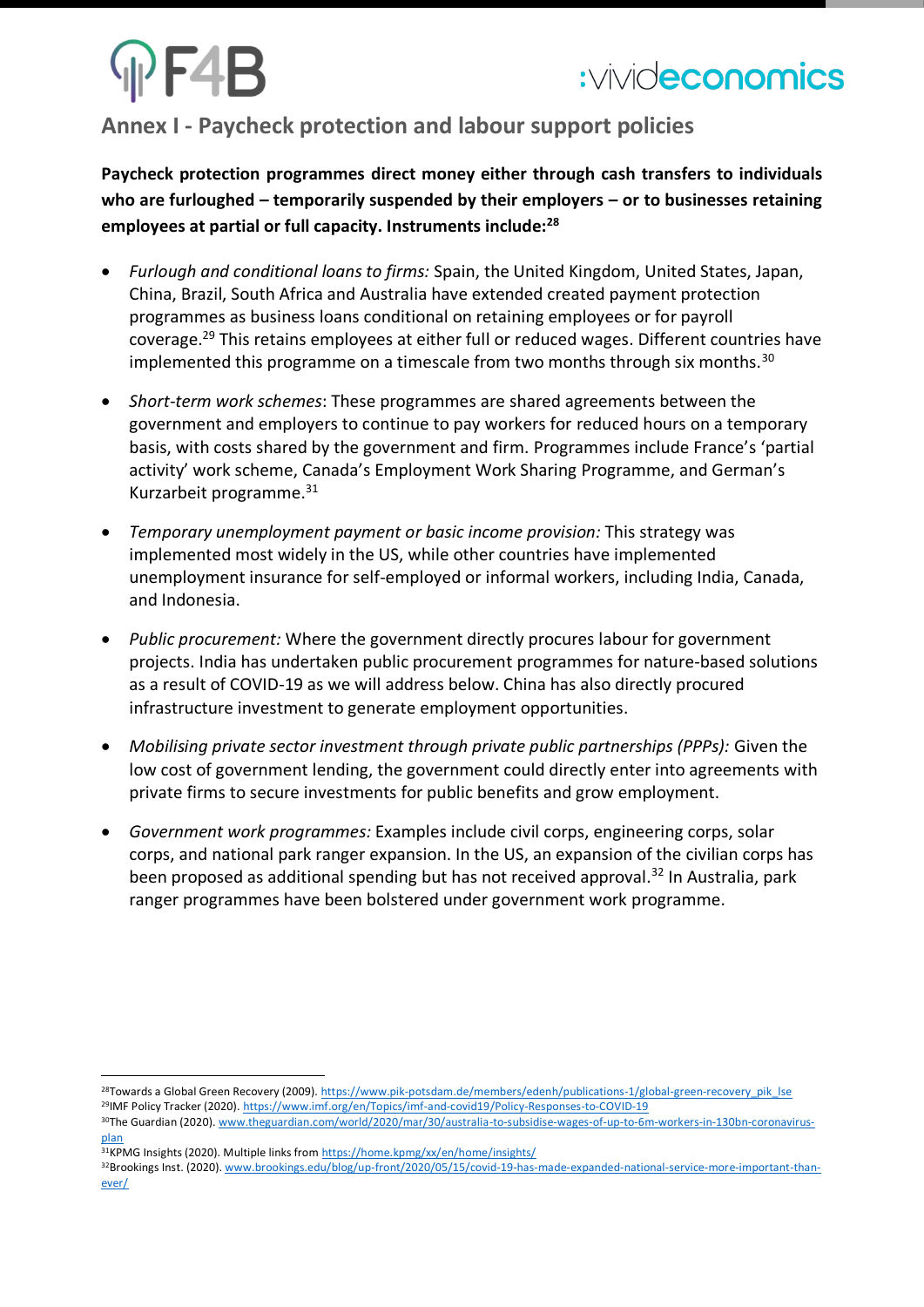# **OF4B**



**Annex II - Detailed scoring of other stimulus measures with med-high potential**

### **Subsidies or tax reduction for green products**

## **Table AII-1: Green subsidies, tax rebates induce spending for green products**

| <b>Intervention</b>               | Green product subsidies or tax reduction                                                                                                                                                                                                                                                                                                                                                                                                                                                                                                                                                                                                                                                                                                                                                                                                          |
|-----------------------------------|---------------------------------------------------------------------------------------------------------------------------------------------------------------------------------------------------------------------------------------------------------------------------------------------------------------------------------------------------------------------------------------------------------------------------------------------------------------------------------------------------------------------------------------------------------------------------------------------------------------------------------------------------------------------------------------------------------------------------------------------------------------------------------------------------------------------------------------------------|
| <b>Examples of</b><br>investments | A subsidy or tax rebate is the government supplementing the cost of an<br>externality or a good or encouraging uptake of a product to realise<br>network benefits. Subsidisation of green products results in more optimal<br>level of consumption. Intervention can be at the consumer or producer<br>level.<br>Agriculture: Producers receive tax rate or price support for<br>particular commodity for compliance of environmental standards<br>or supply chain commitments.<br>Energy: tax rebates on energy efficient appliances.<br>$\bullet$<br>Industry: tax rebate available to businesses for purchase of low-<br>$\bullet$<br>carbon inputs including HWPs, metal and plastic.<br>Waste: composting or recycling systems rebate for households.<br>$\bullet$<br>Transport: Lower-efficiency fuels subsidised at the pump.<br>$\bullet$ |
| <b>Timely</b>                     | Subsidies can be established quickly. Tax rebates can take effect within<br>one year, must push campaign for individuals to take advantage of rebate<br>to realise benefits.                                                                                                                                                                                                                                                                                                                                                                                                                                                                                                                                                                                                                                                                      |
| <b>Transitional</b>               | Subsidies and tax rebates can be removed or immediately suspending.<br>They are temporary particularly for one-off purchases of durable goods.                                                                                                                                                                                                                                                                                                                                                                                                                                                                                                                                                                                                                                                                                                    |
| <b>Job creation</b>               | Direct estimates for job creation as a result of subsidies is sparse,<br>particularly for green job creation. Subsidies or tax reductions for<br>producers of green products raises sales or revenue per unit of output,<br>increasing the number of workers who may be hired in the 'green' portion<br>of each sector.                                                                                                                                                                                                                                                                                                                                                                                                                                                                                                                           |
| Long-run<br>transformation        | All sectors: 20-40% of savings from subsidies and tax rebate is often spent<br>by consumers during a recession, in the first three months. <sup>33</sup> Across all<br>sectors, increased disposable income will boost spending and encourage<br>spending on 'green' goods and services.<br>Short- run: Tax reductions and subsidies have a lower fiscal<br>multiplier than direct government spending, and they cannot<br>stimulate the same spending as secured income.                                                                                                                                                                                                                                                                                                                                                                         |

33Brookings Institute (2019)[. https://www.brookings.edu/wp](https://www.brookings.edu/wp-content/uploads/2019/05/ES_THP_AutomaticStabilizers_FullBook_web_20190513.pdf)[content/uploads/2019/05/ES\\_THP\\_AutomaticStabilizers\\_FullBook\\_web\\_20190513.pdf](https://www.brookings.edu/wp-content/uploads/2019/05/ES_THP_AutomaticStabilizers_FullBook_web_20190513.pdf)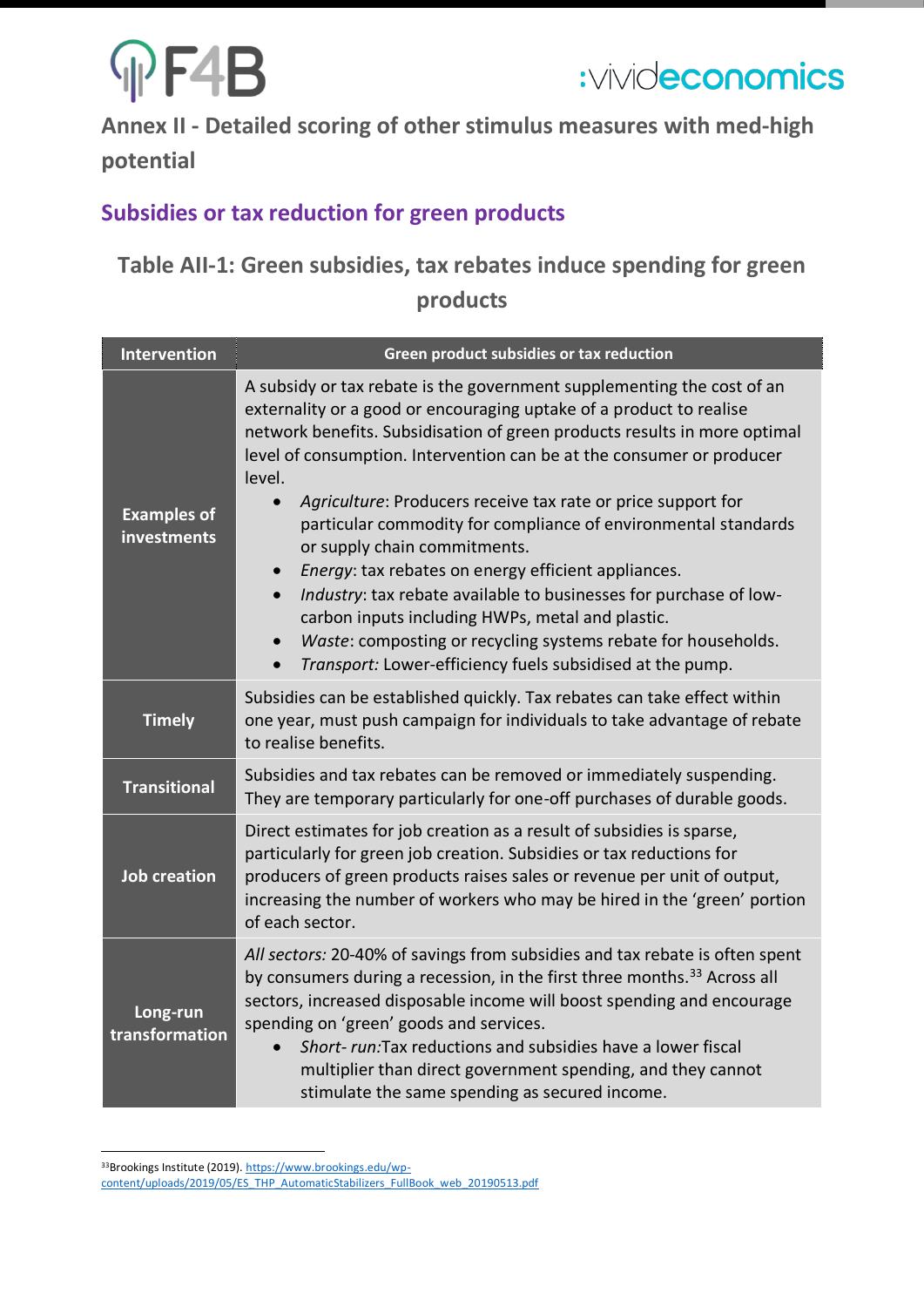

| Intervention                         | Green product subsidies or tax reduction                                                                                                                                                                   |
|--------------------------------------|------------------------------------------------------------------------------------------------------------------------------------------------------------------------------------------------------------|
|                                      | Long-run: the impact is likely small in the long-run. The case of<br>$\bullet$<br>subsidies for households to invest in home-office supplies is worth<br>exploring, but little evidence was found on this. |
| <b>Social distance</b><br>compliance | Subsidies or tax rebates require no physical or in-person contact. All<br>administrative and legal work can be done social distance compliant.                                                             |
| Note:                                | Archetype dashboard explains justification for score across sectors, generalisations are made for<br>the programme to account for differences between archetypes applied in different sectors.             |
| Source:                              | Vivid Economics using multiple sources                                                                                                                                                                     |

### **Green research and development (R&D) spending**

## **Table AII-2: Green R&D spending is a commitment to a long-term trajectory of low-carbon recovery**

| Intervention                 | <b>Green R&amp;D spending</b>                                                                                                                                                                                                                                                                                                                                                                                                                                                                                                                      |
|------------------------------|----------------------------------------------------------------------------------------------------------------------------------------------------------------------------------------------------------------------------------------------------------------------------------------------------------------------------------------------------------------------------------------------------------------------------------------------------------------------------------------------------------------------------------------------------|
| <b>Examples by</b><br>sector | Waste: WTE system development, methane recapture research<br>Transport: Direct loans or grants for the development of low-<br>$\bullet$<br>carbon fuels, biofuels, alternative fuels, electric vehicles, hydrogen<br>vehicles<br>Energy: develop hydrogen, electrification infrastructure and battery<br>$\bullet$<br>storage<br>Agriculture: efficient irrigation techniques, soil research, drought<br>$\bullet$<br>resistant crop research<br>Industry: Research for developing novel cement clinker, low-carbon<br>$\bullet$<br>materials, CCS |
| <b>Timely</b>                | R&D agendas have slow uptake, requiring a fund and screening recipients<br>and research agenda, unless agendas are 'lab-ready'. Does not provide<br>immediate relief.                                                                                                                                                                                                                                                                                                                                                                              |
| <b>Transitional</b>          | R&D is not temporary and is required for the medium to long term.<br>Suspending budgets could result in losing all value.                                                                                                                                                                                                                                                                                                                                                                                                                          |
| <b>Job creation</b>          | Investment in R&D funding results in long-run job creation but not<br>immediate employment as skills are not transferrable.                                                                                                                                                                                                                                                                                                                                                                                                                        |
| Long-run<br>transformation   | R&D subsidies incentivise the development of decarbonisation<br>technologies, which will be critical for the long term prospects of industry.<br>Stimulus funding for R&D investment may generate critical or foundational<br>low carbon technologies necessary for low-carbon transition. Funding can<br>stimulate growth of a new subsector or adoption of new technologies that<br>enable low carbon development.                                                                                                                               |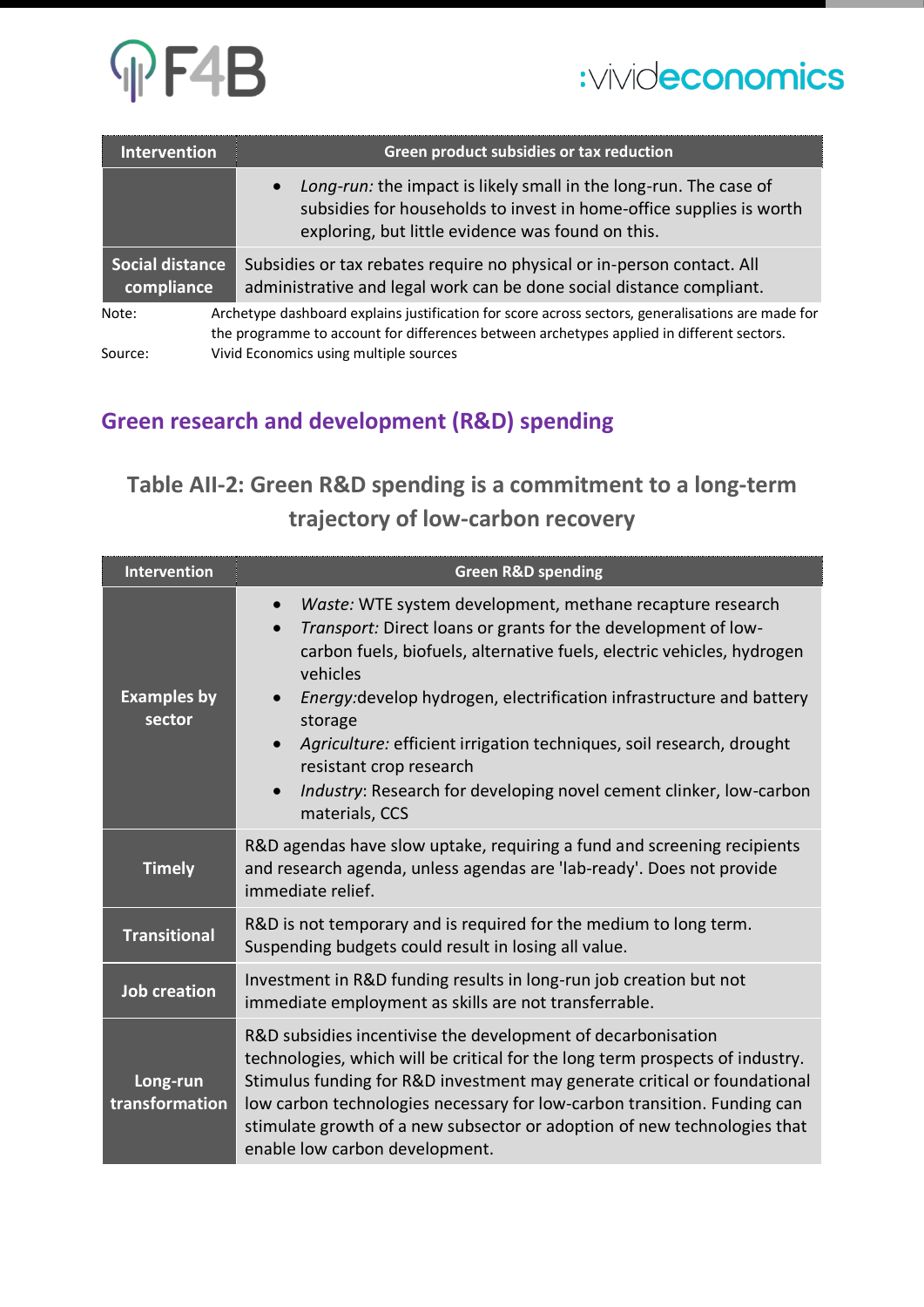# **MF4B**

# :vivideconomics

| Intervention     | <b>Green R&amp;D spending</b>                                                                                                                                                                                                            |
|------------------|------------------------------------------------------------------------------------------------------------------------------------------------------------------------------------------------------------------------------------------|
| Socially distant | Dependent on the sector and type of research conducted. Overall, R&D<br>requires lab or research presence and will require adoption of social<br>distancing protocol. May not be effective in some research settings.                    |
| Note:<br>Source: | Archetype dashboard explains justification for score across sectors, generalisations are made for<br>the programme to account for differences between archetypes applied in different sectors.<br>Vivid Economics using multiple sources |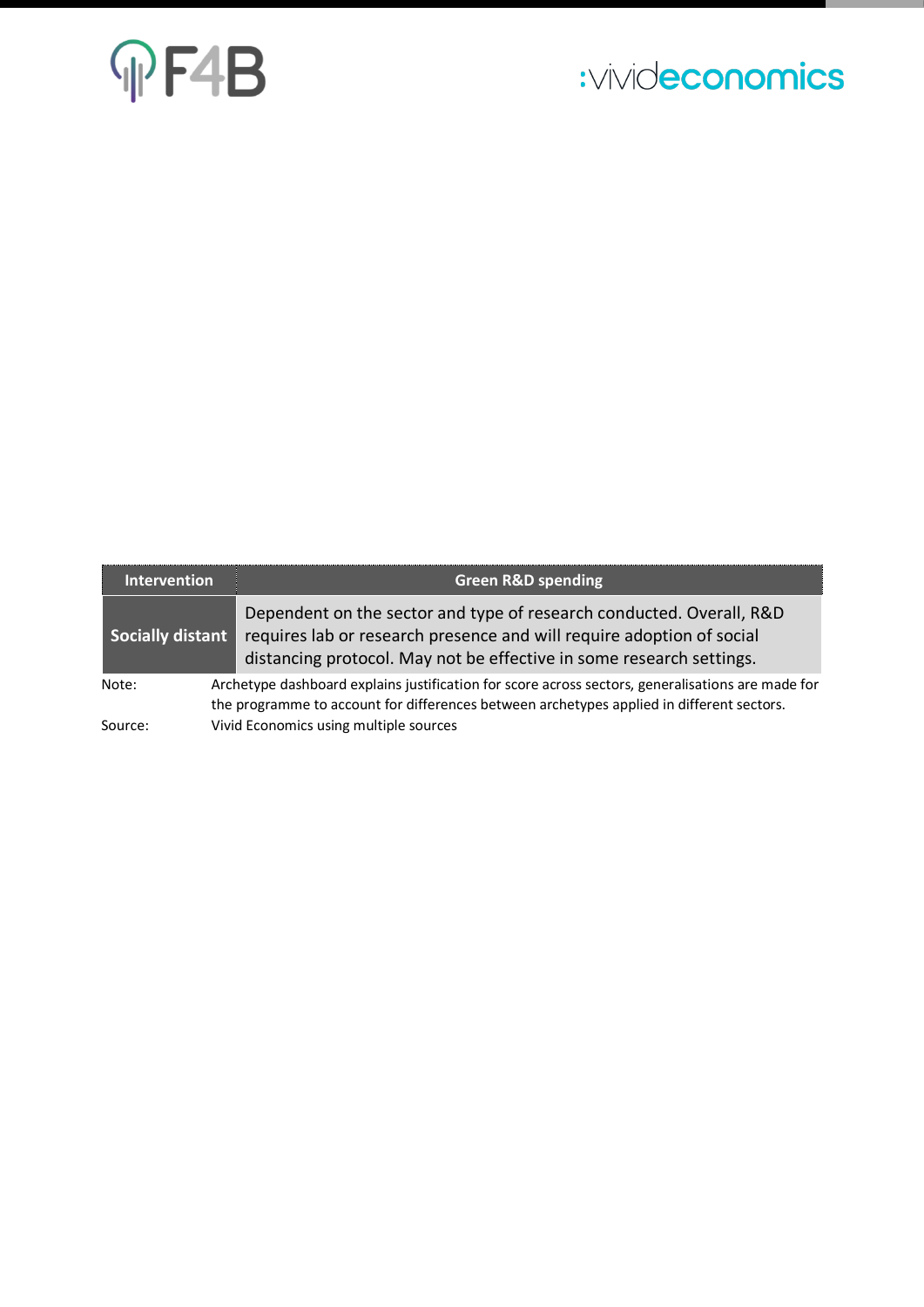# PF4B

## **Annex III- Real-world examples of priority measures**

## **Increased funding for Australia's wildfire resilience team**

**As a part of the COVID-19 stimulus recovery, Australian Prime Minister has directed recovery stimulus towards government-managed programmes focused on wildfire prevention and habitat restoration.** Focusing increased funding on shovel-ready projects, with a goal of maintaining national parks, upkeeping trails for outdoor activity, and servicing forests for the prevention of wildfires. The goal of this programme is to both maintain and grow employment in this sector while providing a net social benefit of disaster risk management through naturebased prevention.

**Funding is directed towards government programmes that already exist and/or are funded by government grants.** Bolstering support to these programmes creates local jobs.<sup>34</sup> 26 new temporary jobs have been created through ACT Parks and Conservation Service, as well as via local contractors and agricultural workers who conduct work on wildfire prevention (fencing, restoration, controlled burns).<sup>35</sup> The current roles in the ACT department are currently paid for with the COVID recovery stimulus funding, as well as the new jobs created. While the jobs are temporary (maximum of twelve months) they are providing an employment opportunity by expanding an already existing programme where benefits can be realised during the short term of the programme.

## **Canada's orphan oil well clean-up job programme**

**\$1.7 billion CAD investment in orphan and abandoned well clean-up is anticipated to bring 5,200 jobs to Alberta.**<sup>36</sup> Payments are made directly to provincial governments in the form of loans, with the money to Alberta being channelled through the Alberta Energy Regulator, the industry and government relations group which manages the province's well clean-up programmes.<sup>37</sup> This funding covers labour cost for the environmental improvement of closed and abandoned wells. It is estimated to attract new jobs to provinces which rely on oil and gas for economic activity, while also reshuffling workers in the sector who are currently unemployed due to the oil price collapse. This programme is labour intensive, timely, and will be productive as much funding is granted to the programme, making it a strong temporary solution for economic stimulus through labour efforts.

<sup>34</sup>Premier SA (2020)[. https://www.premier.sa.gov.au/news/media-releases/news/\\$50-million-for-local-projects-to-create-local-jobs](https://www.premier.sa.gov.au/news/media-releases/news/$50-million-for-local-projects-to-create-local-jobs) 35Government of Australia (2020).

[https://www.cmtedd.act.gov.au/open\\_government/inform/act\\_government\\_media\\_releases/gentleman/2020/environment-to-benefit-from](https://www.cmtedd.act.gov.au/open_government/inform/act_government_media_releases/gentleman/2020/environment-to-benefit-from-acts-covid-19-stimulus)[acts-covid-19-stimulus](https://www.cmtedd.act.gov.au/open_government/inform/act_government_media_releases/gentleman/2020/environment-to-benefit-from-acts-covid-19-stimulus)

<sup>36</sup>CBC (2020)[. https://www.cbc.ca/news/canada/calgary/federal-oil-and-gas-orphan-wells-program-1.5535943](https://www.cbc.ca/news/canada/calgary/federal-oil-and-gas-orphan-wells-program-1.5535943)

<sup>37</sup>Natural Gas Intel (2020)[. https://www.naturalgasintel.com/articles/121723-canada-oil-gas-aid-package-to-fund-orphan-well-cleanup](https://www.naturalgasintel.com/articles/121723-canada-oil-gas-aid-package-to-fund-orphan-well-cleanup-curbing-methane-emissions)[curbing-methane-emissions](https://www.naturalgasintel.com/articles/121723-canada-oil-gas-aid-package-to-fund-orphan-well-cleanup-curbing-methane-emissions)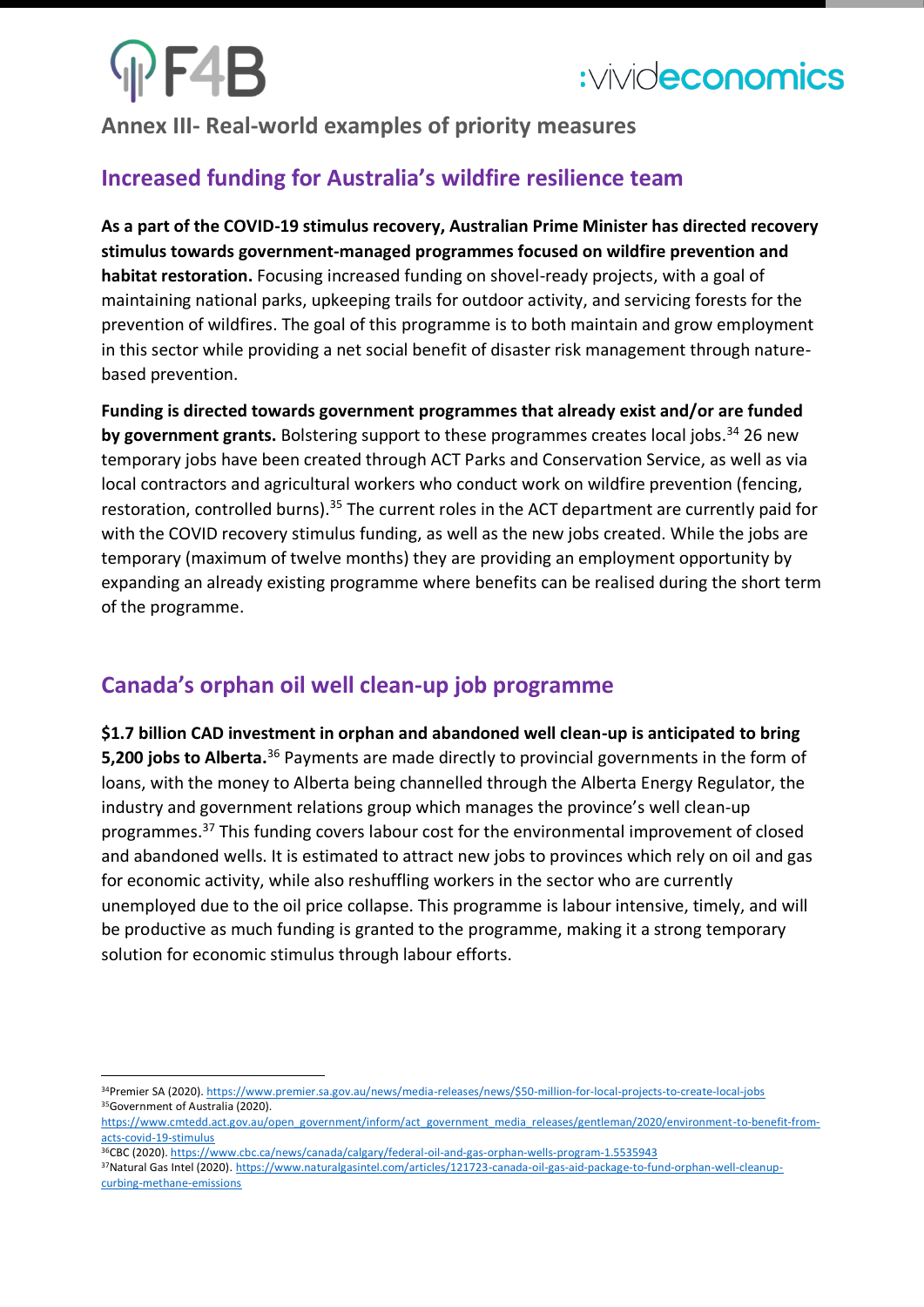# PF4B

# :vivideconomics

### **Afforestation programmes in Ethiopia**

**Under the National Green Development programme in Ethiopia, the government plans to plant 4 billion trees on 1.5 hectares of forest land.** The programme was initiated given the impacts of drought on soil degradation and erosion, which drastically reduced the country's forest cover.<sup>38</sup> This programme in Ethiopia is a part of the Climate Resilient Green Economy Strategy that is designed by the Prime Minister to plant trees in rural and urban areas.<sup>39</sup> The programme, directly administered by the Ministry of Environment, Forest and Climate Change, will hire labourers for tree planting given the slackness of labour market in the country.<sup>40</sup> This project, given it is embedded in the government's agenda is shovel-ready, requires labour benefits, and maintains the social distancing guidelines that may be necessary into the future.

### **Active transportation and afforestation programmes in the UK**

**The UK announced a £2 billion GBP stimulus package to boost cycling and walking infrastructure.**This announcement is related to the pre-COVID announcement that sought to boost transport green infrastructure, but the crisis forced policy makers to increase its ambition and speed it up substantially.

**In the UK, the goal of sequestering carbon from 1.5 billion trees is being pursued by public and private entities.** The private sector as of 2019 is now planting more trees than the state, despite the programme's formation publicly under UK climate change policy.<sup>41</sup> A new development under the UK's tree planting target includes a £50 million GBP scheme to boost tree-planting by offering payments (annual income for carbon units delivered) to farmers who plant trees or woodlands on their unused agriculture land. This payment scheme is not a direct government procurement programme but instead is a subsidy for a pro-environmental behaviour.

**The Woodland Carbon Guarantee is a financial incentive where the reward is given conditional on land managers registering to a voluntary standard scheme**. <sup>42</sup> Payments are delivered through a long-term contract that pays out based on quantity of carbon sequestered in the project over 35 year period. Financial payment requires independent certification to qualify and can be used in tandem with government grants for tree planting. The main logistical obstacles to afforestation programme include (1) matching demand to nursery supply of trees given nurseries require three year time frames for demand estimation, (2) decline in forestry worker numbers and forest-related research in UK resulting in lower-skilled forestry employees and less productive labour, and (3) landowners must be incentivised to sell or convert their land given other locations may be higher sensitivity or exposed to climate risk that make them second best

<sup>41</sup>The Guardian (2019)[. https://www.theguardian.com/environment/2019/nov/16/reforesting-the-uk-trees-are-the-ultimate-long-term-project](https://www.theguardian.com/environment/2019/nov/16/reforesting-the-uk-trees-are-the-ultimate-long-term-project)

42UK Government (2019)[. https://www.gov.uk/government/news/government-launches-new-scheme-to-boost-tree-planting](https://www.gov.uk/government/news/government-launches-new-scheme-to-boost-tree-planting)

<sup>38</sup> UN Environment (2019)[. https://www.unenvironment.org/news-and-stories/story/spotlight-ethiopias-tree-planting-programme](https://www.unenvironment.org/news-and-stories/story/spotlight-ethiopias-tree-planting-programme) <sup>39</sup>Ethiopian Government (2019)[. https://ngd.essti.gov.et/](https://ngd.essti.gov.et/)

<sup>40</sup>UNDP (2011)[. https://www.undp.org/content/dam/ethiopia/docs/Ethiopia%20CRGE.pdf](https://www.undp.org/content/dam/ethiopia/docs/Ethiopia%20CRGE.pdf)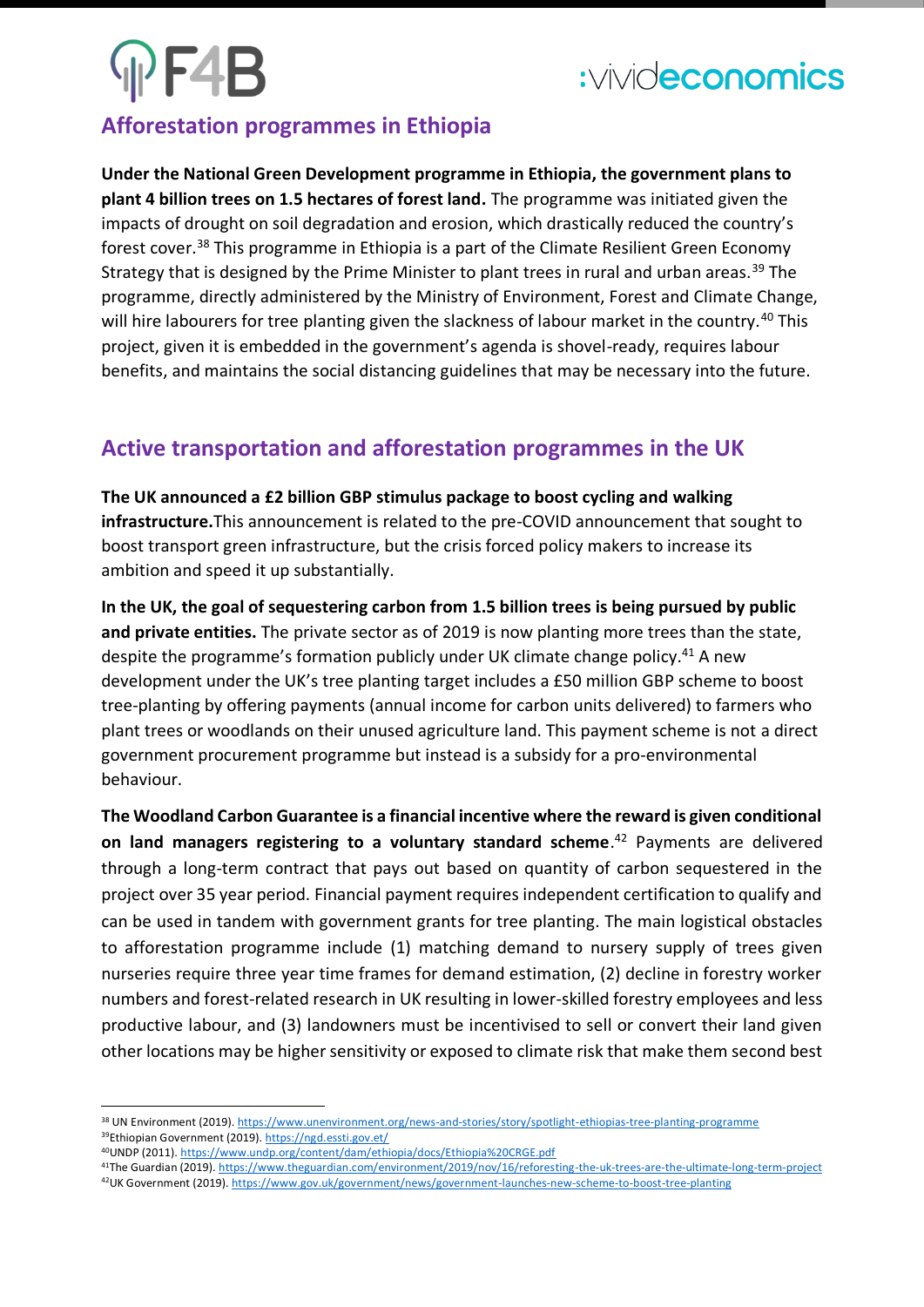

locations.<sup>43</sup> The programme is labour intensive and could be a key nature-based solution funded as a part of economic recovery. This project is ongoing and meets the timeliness and temporary standards.

### **Afforestation programme in Pakistan**

**There are currently two nature-based solution programmes currently running in Pakistan from the COVID-19 economic stimulus package**. The 10 Billion Tree Tsunami project focuses on promoting plantation, establishing nurseries and natural forests, and promoting honey, fruit, and olive tree planting.<sup>44</sup> The Green Nigehabaan initiative is under consideration and is anticipated to provide job opportunities to youth by employing them in the plantation campaign. The initiative would hire 65,000 people in its initial phase.<sup>45</sup> This programme is designed to stimulate employment opportunities in the green sector while providing support to the agriculture and forestry sectors.

### **Afforestation and urban energy efficiency programmes in India**

**India has an existing government work programme, the National Rural Employment Guarantee Act (NREGA), passed in 2005 to bring informal workers into paid employment opportunities and stimulate rural economic growth.**<sup>46</sup> The programme has given 2.3 billion days of work to over 40 million households, costing around \$6 billion USD.<sup>47</sup> Benefits of the programme were found to include employment insurance for those temporarily without work, increased wage growth for regions where NREGA is an option, and improved public works. This programme, under the COVID-19 economic stimulus recovery announcement will focus on hiring rural labourers for an afforestation programme. Given the scheme has already been proven to provide job opportunities to stimulate spending, has a low upfront cost to government, and can be expanded or contracted in a short period of time, it is a strong example of a nature-based solution for green stimulus.

### **Urban flood risk reduction investment in Malmo**

**In Malmo, Sweden, a green roof and building programme was designed to reduce flood risks and bring additional carbon sequestration benefits to this coastal city.** The project is designed to improve the sustainability of the neighborhood, provide jobs to the community that experiences high rates of unemployment, and achieve sustainable development goals.<sup>48</sup> The

<sup>43</sup>Carbon Brief (2020)[. https://www.carbonbrief.org/in-depth-qa-how-will-tree-planting-help-the-uk-meet-its-climate-goals](https://www.carbonbrief.org/in-depth-qa-how-will-tree-planting-help-the-uk-meet-its-climate-goals) <sup>44</sup>Newsweek Pakistan (2020). <https://www.newsweekpakistan.com/imran-khan-approves-green-stimulus-package/>

<sup>45</sup>Pakistan Official Twitter (2020)[. https://twitter.com/PTIofficial/status/1255146529192415233](https://twitter.com/PTIofficial/status/1255146529192415233)

<sup>46</sup>Overseas Development Institute (2008).<https://www.odi.org/sites/odi.org.uk/files/odi-assets/publications-opinion-files/614.pdf> <sup>47</sup> Food and Agriculture Organisation (2010)[. http://www.fao.org/3/i1025e/i1025e02.htm](http://www.fao.org/3/i1025e/i1025e02.htm)

<sup>48</sup> Think Nature EU (2018). [https://www.think-nature.eu/wp-content/uploads/2018/08/15a-Case-studies-Malm%C3%B6-NBS-MS](https://www.think-nature.eu/wp-content/uploads/2018/08/15a-Case-studies-Malm%C3%B6-NBS-MS-workshop.pdf)[workshop.pdf](https://www.think-nature.eu/wp-content/uploads/2018/08/15a-Case-studies-Malm%C3%B6-NBS-MS-workshop.pdf)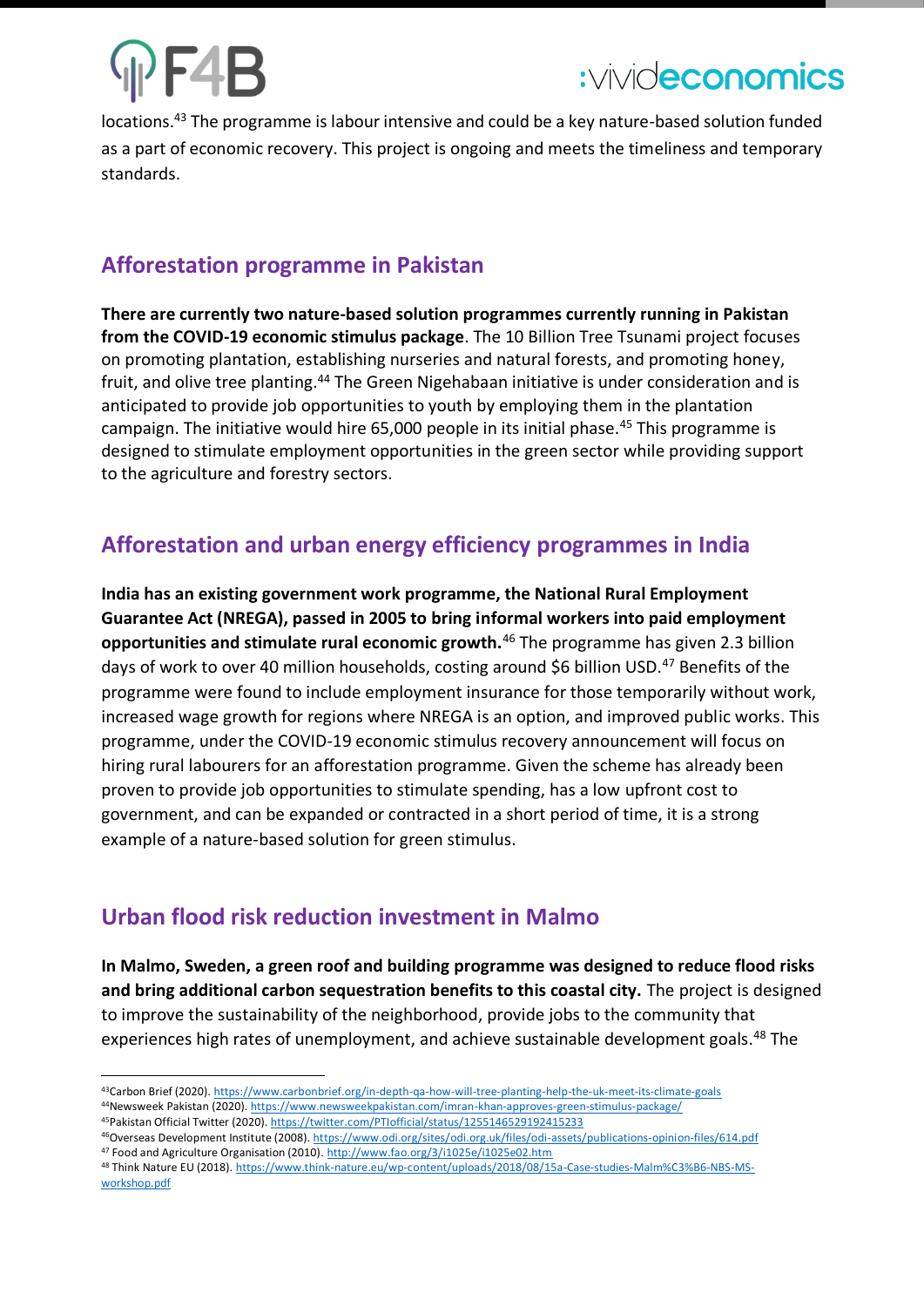stormwater and urban greening systems included building natural ditches, reservoirs and retention ponds, in addition to green space for residents in the area. From this programme, unemployment fell in the city of Malmo from 30% to about 6% from 1998-2002, or the years the programme was implemented.<sup>49</sup> Economic uplift was achievable in tandem with ecological sustainability and insurance against climate risk through this urban water and greening infrastructure programme.

### **Green corridor construction in Spain**

**In Passeig de Sant Joan, Barcelona, the ENABLE project was designed and implemented to enhance active transport, sustain wildlife and biodiversity in the city, and reduce negative effects of automobile pollution for city residence.** This 'green' transportation infrastructure project was one of a few 'green' transport projects funded by EU.<sup>50</sup> The project cost totalled about \$4.5 million USD, and primarily converted a roadway into a pedestrian boulevard as well as creating a protected cycle lane and restoring segregated woodlands outside of Ciutadella park.<sup>51</sup> The project was conducted over the course of one year (2010-2011), so its short time scale and small, up front capital cost makes it a strong example of a transformational 'green' recovery investment, where urban space has been redesigned as low-carbon, helping to drive the shift in Barcelona to a more sustainable city design that promotes cycles and pedestrians.

## **Environmental rebates through RUPES for Indonesian farmers**

**In the Way Besai watershed on the coast of Sumatra, Indonesia, a reward to upland poor for environmental services (RUPES) programme was introduced in 2005 to reduce sedimentation in water and increase soil conservation practices.<sup>52</sup>** This programme offers electricity credits to farmers who undertake practices which reduce water sedimentation in the river as well as extend land rights conditional on committing to these environmental practices.<sup>53</sup> Small-scale coffee farmers have deforested the land and increased the intensity of use on forest land for short-term gain. Similarly, given deregulation that occurred (and was later repealed) in Indonesia, as well as in other countries with large forests including Brazil, has lead to land poaching in an effort to sustain lost rural income. Because of this, the COVID crisis has exasperated the concerns by rural farmers. This programme monetarily rewards ecologically sustainable management practices undertaken by farmers and guarantees land rights conditional on undertaking these management techniques. The programme, funded privately, could be implemented and overseen by a government authority and would be low-cost up front with payments returned in the form of energy credits reducing the debt burden a government would face in financing this programme.

<sup>49</sup> Kazmierczak & Carter (2010)[. https://orca.cf.ac.uk/64906/1/Database\\_Final\\_no\\_hyperlinks.pdf](https://orca.cf.ac.uk/64906/1/Database_Final_no_hyperlinks.pdf)

<sup>50</sup> OPPLA (2020)[. https://oppla.eu/casestudy/18419](https://oppla.eu/casestudy/18419)

<sup>51</sup> Naturvation (2020)[. https://naturvation.eu/nbs/barcelona/urban-green-corridor](https://naturvation.eu/nbs/barcelona/urban-green-corridor)

<sup>52</sup> World Agroforestry (2008)[. http://www.worldagroforestry.org/project/rewarding-upland-poor-environmental-services](http://www.worldagroforestry.org/project/rewarding-upland-poor-environmental-services)

<sup>53</sup>About Values (2008). [http://www.aboutvalues.net/data/case\\_studies/values\\_case\\_study\\_reducing\\_sedimentation\\_indonesia.pdf](http://www.aboutvalues.net/data/case_studies/values_case_study_reducing_sedimentation_indonesia.pdf)